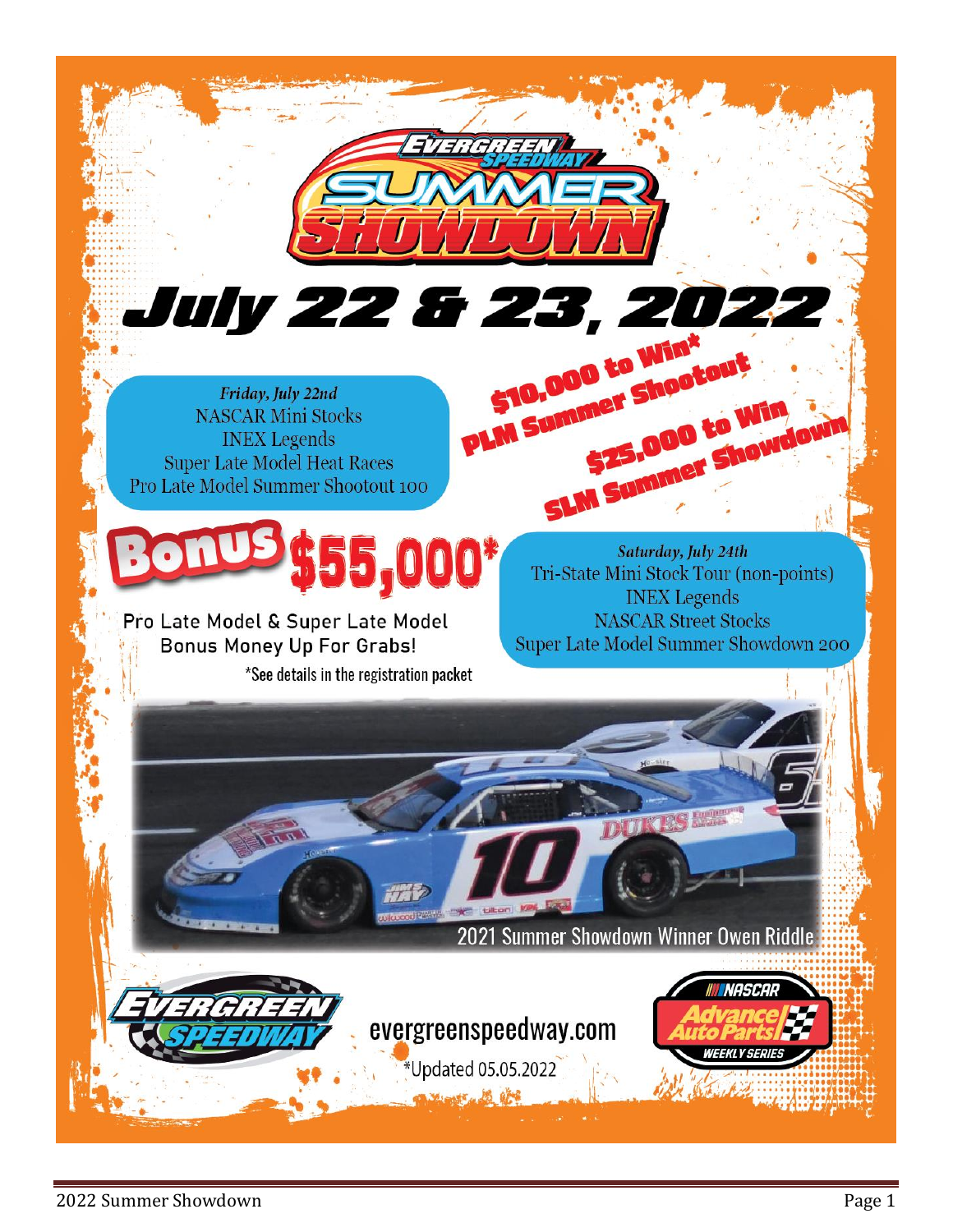



**Evergreen Speedway** 14405 179th Ave SE, Monroe, WA. 98272 (360) 805-6100 • Fax (360) 805-6110 • www.EvergreenSpeedway.com

| Driver's Name:                                                                                                                                                                                                                                                                                                                                                                                                                                                                                                                                                                                                                                                                                                                                                                                                                                                                                                                                                                                                                                                                                                     |                                                     | $Car \#:\n\n\begin{array}{c}\n\text{array} \\ \text{array} \\ \text{array} \\ \text{array} \\ \text{array} \\ \text{array} \\ \text{array} \\ \text{array} \\ \text{array} \\ \text{array} \\ \text{array} \\ \text{array} \\ \text{array} \\ \text{array} \\ \text{array} \\ \text{array} \\ \text{array} \\ \text{limits} \\ \text{limits} \\ \text{limits} \\ \text{limits} \\ \text{limits} \\ \text{limits} \\ \text{limits} \\ \text{limits} \\ \text{limits} \\ \text{limits} \\ \text{limits} \\ \text{limits} \\ \text{limits} \\ \text{limits} \\ \text{limits} \\ \text{limits} \\ \text{limits} \\ $ |
|--------------------------------------------------------------------------------------------------------------------------------------------------------------------------------------------------------------------------------------------------------------------------------------------------------------------------------------------------------------------------------------------------------------------------------------------------------------------------------------------------------------------------------------------------------------------------------------------------------------------------------------------------------------------------------------------------------------------------------------------------------------------------------------------------------------------------------------------------------------------------------------------------------------------------------------------------------------------------------------------------------------------------------------------------------------------------------------------------------------------|-----------------------------------------------------|------------------------------------------------------------------------------------------------------------------------------------------------------------------------------------------------------------------------------------------------------------------------------------------------------------------------------------------------------------------------------------------------------------------------------------------------------------------------------------------------------------------------------------------------------------------------------------------------------------------|
| Driver's Email: <u>Driverse and the set of the set of the set of the set of the set of the set of the set of the set of the set of the set of the set of the set of the set of the set of the set of the set of the set of the s</u>                                                                                                                                                                                                                                                                                                                                                                                                                                                                                                                                                                                                                                                                                                                                                                                                                                                                               |                                                     |                                                                                                                                                                                                                                                                                                                                                                                                                                                                                                                                                                                                                  |
| Address:<br><u> 1989 - Andrea Station Barbara, amerikan personal (h. 1989).</u>                                                                                                                                                                                                                                                                                                                                                                                                                                                                                                                                                                                                                                                                                                                                                                                                                                                                                                                                                                                                                                    |                                                     | City:                                                                                                                                                                                                                                                                                                                                                                                                                                                                                                                                                                                                            |
| State: Zip: Phone: () Alt Phone: ()                                                                                                                                                                                                                                                                                                                                                                                                                                                                                                                                                                                                                                                                                                                                                                                                                                                                                                                                                                                                                                                                                |                                                     |                                                                                                                                                                                                                                                                                                                                                                                                                                                                                                                                                                                                                  |
| Make check payable to: W-9 or Tax ID Must be On File                                                                                                                                                                                                                                                                                                                                                                                                                                                                                                                                                                                                                                                                                                                                                                                                                                                                                                                                                                                                                                                               |                                                     |                                                                                                                                                                                                                                                                                                                                                                                                                                                                                                                                                                                                                  |
| <b>SLM \$250 Entry</b> before July 16 <sup>th</sup> , 2022 (\$300 July 17 <sup>th</sup> ) \$<br><b>PLM \$200 Entry</b> before July 16 <sup>th</sup> , 2022 (\$250 July 17 <sup>th</sup> ) \$                                                                                                                                                                                                                                                                                                                                                                                                                                                                                                                                                                                                                                                                                                                                                                                                                                                                                                                       |                                                     | <b>Names for Prepaid Pit Pass</b>                                                                                                                                                                                                                                                                                                                                                                                                                                                                                                                                                                                |
| Registration includes temporary NASCAR SLM Driver's License if required                                                                                                                                                                                                                                                                                                                                                                                                                                                                                                                                                                                                                                                                                                                                                                                                                                                                                                                                                                                                                                            |                                                     |                                                                                                                                                                                                                                                                                                                                                                                                                                                                                                                                                                                                                  |
| <b>Pit Passes</b>                                                                                                                                                                                                                                                                                                                                                                                                                                                                                                                                                                                                                                                                                                                                                                                                                                                                                                                                                                                                                                                                                                  |                                                     |                                                                                                                                                                                                                                                                                                                                                                                                                                                                                                                                                                                                                  |
|                                                                                                                                                                                                                                                                                                                                                                                                                                                                                                                                                                                                                                                                                                                                                                                                                                                                                                                                                                                                                                                                                                                    |                                                     |                                                                                                                                                                                                                                                                                                                                                                                                                                                                                                                                                                                                                  |
| 2 Day \$80.00<br>$X$ and $X$                                                                                                                                                                                                                                                                                                                                                                                                                                                                                                                                                                                                                                                                                                                                                                                                                                                                                                                                                                                                                                                                                       | $\frac{1}{2}$                                       | $\frac{3}{2}$                                                                                                                                                                                                                                                                                                                                                                                                                                                                                                                                                                                                    |
| 1 Day \$40.00<br>$\mathbf X$                                                                                                                                                                                                                                                                                                                                                                                                                                                                                                                                                                                                                                                                                                                                                                                                                                                                                                                                                                                                                                                                                       | $\frac{1}{2}$                                       |                                                                                                                                                                                                                                                                                                                                                                                                                                                                                                                                                                                                                  |
| Transponders are required and available for rental. \$20.00 \$                                                                                                                                                                                                                                                                                                                                                                                                                                                                                                                                                                                                                                                                                                                                                                                                                                                                                                                                                                                                                                                     |                                                     |                                                                                                                                                                                                                                                                                                                                                                                                                                                                                                                                                                                                                  |
|                                                                                                                                                                                                                                                                                                                                                                                                                                                                                                                                                                                                                                                                                                                                                                                                                                                                                                                                                                                                                                                                                                                    | Total \$                                            | 6.                                                                                                                                                                                                                                                                                                                                                                                                                                                                                                                                                                                                               |
|                                                                                                                                                                                                                                                                                                                                                                                                                                                                                                                                                                                                                                                                                                                                                                                                                                                                                                                                                                                                                                                                                                                    |                                                     | Number of tires:                                                                                                                                                                                                                                                                                                                                                                                                                                                                                                                                                                                                 |
| Expiration Date: Signature: Signature:                                                                                                                                                                                                                                                                                                                                                                                                                                                                                                                                                                                                                                                                                                                                                                                                                                                                                                                                                                                                                                                                             |                                                     |                                                                                                                                                                                                                                                                                                                                                                                                                                                                                                                                                                                                                  |
|                                                                                                                                                                                                                                                                                                                                                                                                                                                                                                                                                                                                                                                                                                                                                                                                                                                                                                                                                                                                                                                                                                                    | Security will be on site Thursday and Friday night. |                                                                                                                                                                                                                                                                                                                                                                                                                                                                                                                                                                                                                  |
| <b>Tech Declarations:</b>                                                                                                                                                                                                                                                                                                                                                                                                                                                                                                                                                                                                                                                                                                                                                                                                                                                                                                                                                                                                                                                                                          |                                                     |                                                                                                                                                                                                                                                                                                                                                                                                                                                                                                                                                                                                                  |
| Engine Package: Manager School and Manager School and Manager School and Manager School and Manager School and                                                                                                                                                                                                                                                                                                                                                                                                                                                                                                                                                                                                                                                                                                                                                                                                                                                                                                                                                                                                     |                                                     |                                                                                                                                                                                                                                                                                                                                                                                                                                                                                                                                                                                                                  |
|                                                                                                                                                                                                                                                                                                                                                                                                                                                                                                                                                                                                                                                                                                                                                                                                                                                                                                                                                                                                                                                                                                                    |                                                     |                                                                                                                                                                                                                                                                                                                                                                                                                                                                                                                                                                                                                  |
| SLM Payout: 1st \$25,000 2nd \$10,000 3rd \$6000 4th \$5000 5th \$4000 6th \$3000 7th \$2800 8th \$2700 9th \$2600 10th \$2500 11th \$2000 12th \$1900<br>13th \$1800 14th \$1700 15th \$1600 16th Back \$1500 LCQ: \$800 to non-transfer positions<br>PLM Payout: 1st \$10,000 2 <sup>nd</sup> \$6,000 3 <sup>rd</sup> \$3,000 4 <sup>th</sup> \$2,000 5 <sup>th</sup> \$1,800 6 <sup>th</sup> \$1500 7 <sup>th</sup> \$1200 8 <sup>th</sup> Back \$1000 LCQ \$600 to non-transfer positions<br>ENTRY AND ADVERTISING RELEASE: The undersigned understands and agrees that their name and likeness may be used by Evergreen Speedway, NASCAR and authorized agents in any way,<br>medium, or material to promote, advertise, record, or report this event before, during, and after the event, and do hereby relinguish all rights hereto for these purposes. The undersigned understands and<br>agrees that all decisions made by Evergreen Speedway Officials will be final and without recourse. In the event that this application is terminated, it shall be without restitution of any part of the fee paid |                                                     |                                                                                                                                                                                                                                                                                                                                                                                                                                                                                                                                                                                                                  |
| with this entry and further, waives any and all rights or claims to any bonus money due prior to termination. The undersigned further waives any and all rights for themselves, their agents and assigns, to<br>institute any action, suits or proceedings, whether at law, or any other action against Evergreen Speedway and its officers, directors, agents and employees for any and all manner or actions, cause and<br>causes of actions, suits, damages, and claims that the undersigned and their heirs, successors, assignees may have now, or at any time in the future may have, arising in any manner from Evergreen                                                                                                                                                                                                                                                                                                                                                                                                                                                                                   |                                                     |                                                                                                                                                                                                                                                                                                                                                                                                                                                                                                                                                                                                                  |

Speedway promoted events, excepting Evergreen Speedway's obligation to pay purses, bonuses, and awards as set forth in the Official entry form for Evergreen Speedway promoted events. The undersigned understands and agrees that this constitutes a waiver of any and all claims for

personal injury, breach of contract, and any other loss or damage except as expressly provided herein.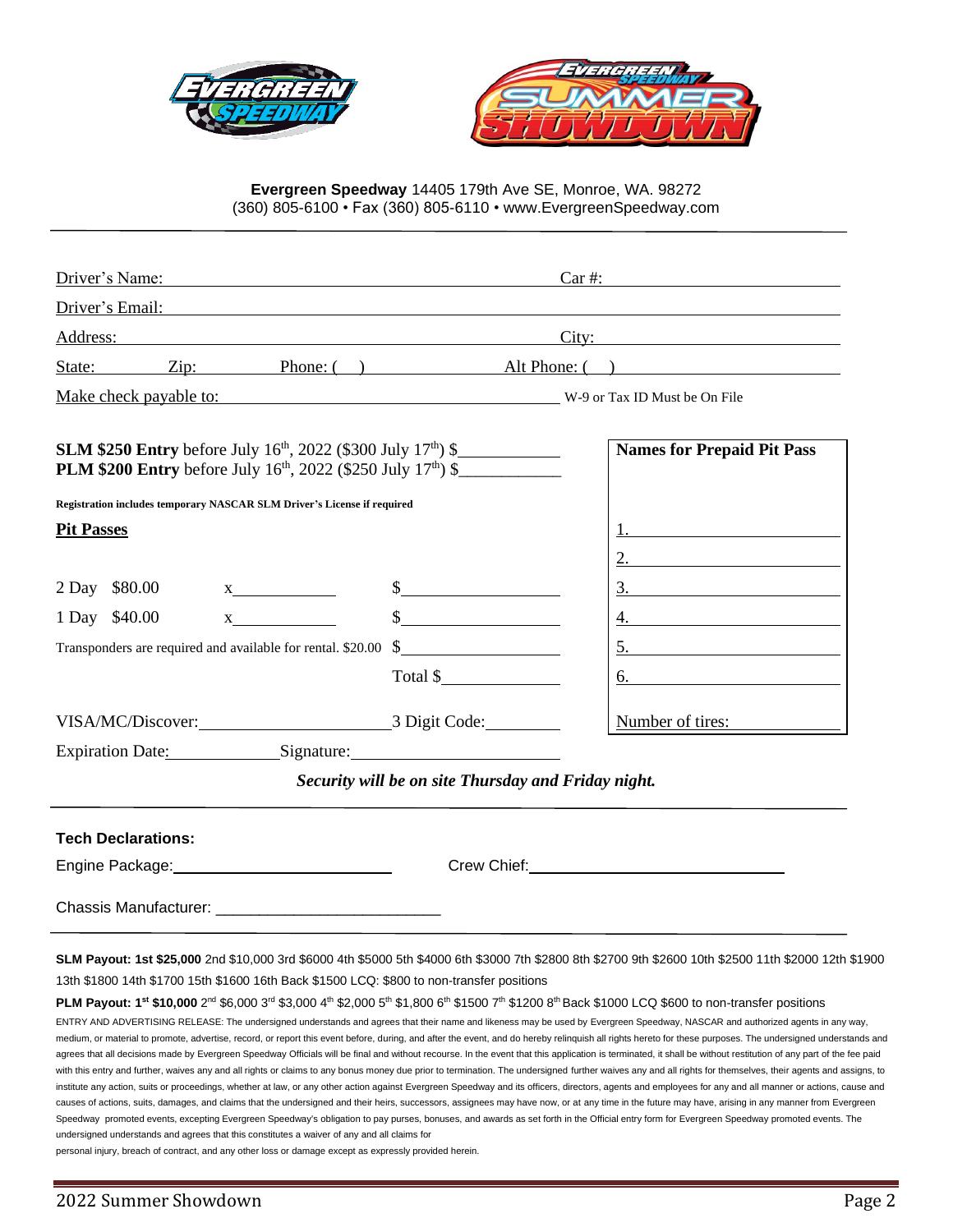

(Subject to change)

#### **Thursday, July 21 st UNLOADING ONLY. NO PRACTICE**

| $3:00$ pm         | Back Gate Opens for Unloading for all classes. |
|-------------------|------------------------------------------------|
| $7:00$ pm         | Complimentary dinner.                          |
| $7:30 \text{ pm}$ | Qualifying Draw held under the grandstands.    |
| $8:00$ pm         | Facility closes for the evening.               |

# **Friday, July 22nd**

| $8:00$ am                        | Registration open                                                 |          |
|----------------------------------|-------------------------------------------------------------------|----------|
| $9:00$ am                        | Back gate opens. Tech inspection opens.                           |          |
| 10:30 am                         | Late Model Drivers & Spotters Meeting (Tech Trailer)              |          |
| $10:50$ am                       | Mini Stock & Legend Pit Meeting ("Figure 8" Tech Area)            |          |
| $11:10$ am                       | PLM Practice back gate secured for practice.                      |          |
| 11:40 am                         | Mini Stock practice                                               |          |
| Noon                             | <b>SLM Practice</b>                                               |          |
| 12:30 pm                         | Legend practice                                                   |          |
| 12:50 pm                         | Track crossing.                                                   |          |
| $1:00$ pm                        | PLM practice.                                                     |          |
| $1:30$ pm                        | Mini Stock Practice                                               |          |
| 1:50 pm                          | <b>SLM Practice.</b>                                              |          |
| $2:20$ pm                        | Legend practice.                                                  |          |
| $2:40 \text{ pm}$                | Track cold. Track crossing allowed.                               |          |
| $2:50$ pm                        | PLM Qualifying, Legend, Mini Stock Qualifying then SLM qualifying |          |
| $4:30$ pm                        | <b>Heat Races</b>                                                 |          |
|                                  | Legend, Mini Stock, Legend B-Main (if needed 15 laps)             |          |
| $6:00$ pm                        | <b>Opening Ceremonies</b>                                         |          |
|                                  | <b>SLM Qualifying Heats</b>                                       | 20 Laps  |
|                                  | Mini Stock Main Event                                             | 40 Laps  |
|                                  | Legend A-Main                                                     | 30 Laps  |
|                                  | PLM Summer Shootout 125                                           | 125 laps |
| Saturday, July 23rd<br>$8:30$ am | Registration open.                                                |          |
| $9:00$ am                        | Back gate opens.                                                  |          |
| 10:00 am                         | Brief Late Model Drivers Meeting.                                 |          |
| 10:15 am                         | Tri-State Mini Stock, legend & Street Stock Drivers Meeting.      |          |
| 10:30 am                         | SLM practice.                                                     |          |
| $11:00$ am                       | Track crossing.                                                   |          |
| $11:10$ am                       | Tri-State Mini Stock Tour practice                                |          |
| 11:30 am                         | Street Stock practice.                                            |          |
| 11:50 am                         | Legend practice.                                                  |          |
| 12:10 pm                         | Track crossing.                                                   |          |
| 12:20 pm                         | <b>SLM Practice</b>                                               |          |
| 12:50 pm                         | Tri-State Mini Stock Practice                                     |          |
| $1:00$ pm                        | <b>Street Stock Practice</b>                                      |          |
| $1:10 \text{ pm}$                | <b>Legend Practice</b>                                            |          |
| $1:20$ pm                        | <b>Track Cold</b>                                                 |          |
| $2:00$ pm                        | Summer Showdown tech opens.                                       |          |
| $2:00$ pm                        | Tri-State Mini Stock Tour & Legend qualifying.                    |          |
| 3:30 pm                          | Heat races                                                        |          |
|                                  | Street Stock-Legend-NWMST- Legend B-Main (if needed)              |          |
| 5:00 pm                          | Mini Stock Main Event                                             | 40 Laps  |
|                                  | Legend A-Main                                                     | 30 Laps  |
|                                  | <b>Street Stock Main Event</b>                                    | 40 Laps  |
|                                  | <b>Opening Ceremonies</b>                                         |          |
|                                  | SLM Summer Showdown                                               | 200 Laps |

**TENTATIVE SCHEDULE – ABOVE EVENTS SUBJECT TO CHANGE**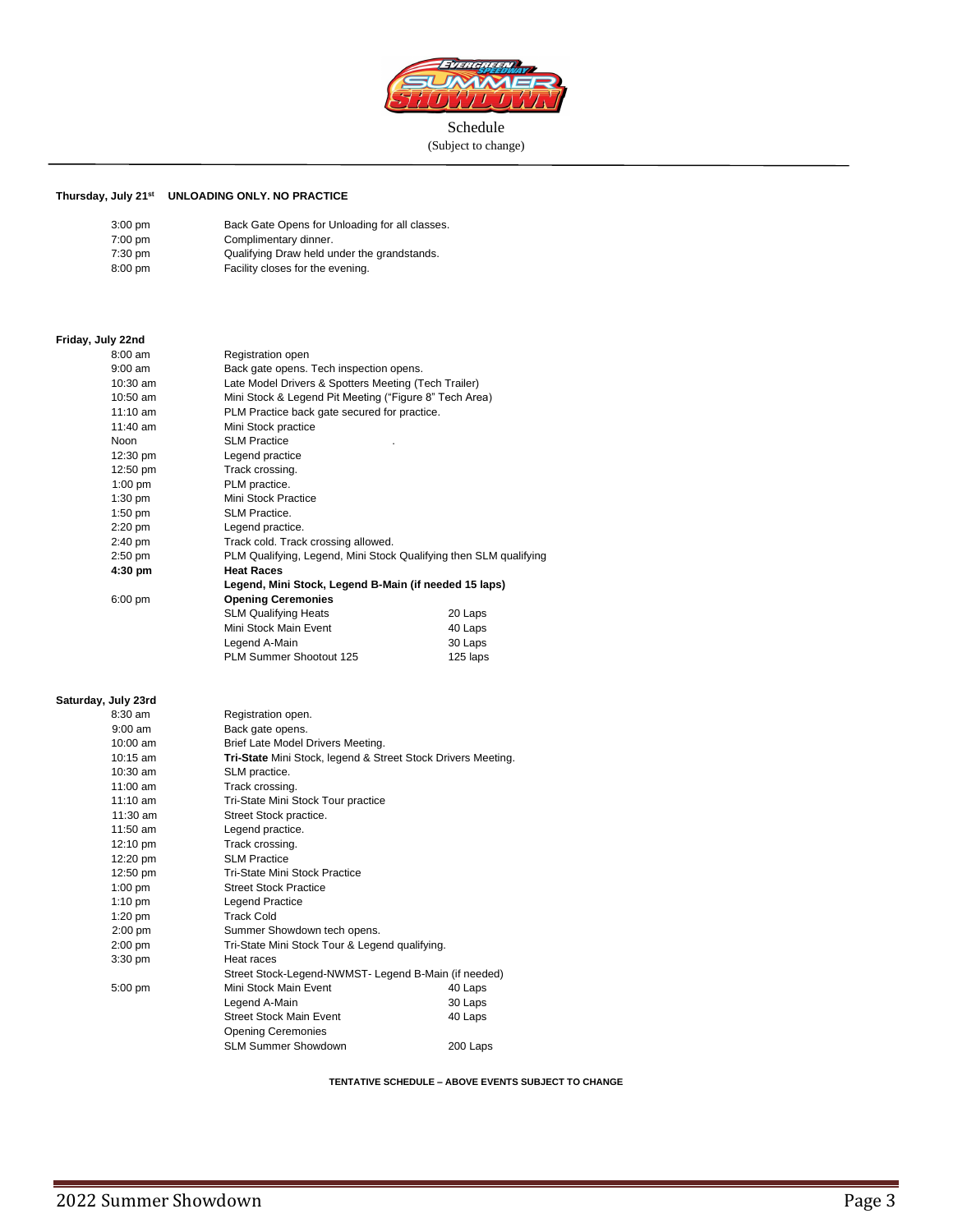

*2022 SLM Summer Showdown Rules*

## 1. **BODIES**

- a. 2004 through current model year Chevrolet, Ford, Dodge and Toyota ABC bodies are allowed.
	- i. Must be stock appearing and mounted in accordance with the most current ABC rule book. Professional appearance required.
	- ii. No flaring, shaping or contour modifications of body, nose or skirting allowed. No belly pans or streamlining. No down force bodies.
	- iii. The ABC "A" measurement shall be 11½" minimum. Minimum length allowed for the nose, measured from the bottom, leading edge at center up to the hood seam is 20". Maximum flare at wheel opening in front of front wheels (Q) is 81" and opening **must** be cut 90º to the ground.
	- iv. Roof height 47" minimum measured 10" back from the top center of the windshield.
	- v. Rear quarter panel height 34½" maximum.
	- vi. Rear spoiler 6.5" x 60" maximum. Must be clear Lexan.
	- vii. Roof rails are permitted with a maximum of 1" lip. No other vertical rails allowed. No rear window rails.
- b. The officials reserve the right to add weight to nonconforming body measurements.
- c. The 2019 Five Star New Late Model Body is Approved.
	- i. Body must use only Five Star components designed for this body.
	- ii. Body must be mounted per Five Star Specifications.
	- iii. All body measurements are listed in the photo on page 12 of this rule package and are also available from Five Star.
	- iv. All three nose variations are approved (Ford, Chevrolet, & Toyota).
	- v. These bodies must be mounted and maintained to all template tolerances and given measurements advertised by Five Star. (This will be enforced)
	- vi. No roof rails or other vertical rails will be allowed.
- d. AR Revolution body is allowed with a 50lb weight penalty on the 3/8 track and a 100lb weight penalty on the 5/8 track

### **2. BASE WEIGHT WITH DRIVER.**

## a. 2700 **GM604 crate engine**:

- i. 58% Left side maximum at all times
- ii. Factory GM or Cope seal only.
- iii. 80541-1 or -2 650 cfm gauge legal carb. 1" max carb spacer allowed
- iv. GM part number 12551537 harmonic balancer is allowed.
- v. 6400 RPM chip maximum
- b. 2725 **Factory sealed Ford M-6007-D347SR (SR7 is not approved) MEP 425 LM Crate Engine:** No Modifications allowed.
	- i. 58% Left side maximum at all times
	- ii. 80541-1 or -2 cfm gauge legal carb. 1" max carb spacer allowed
	-

## iii. 6400 RPM chip maximum.<br>2775 **GM CT525 Crate Engine c.** 2775 **GM CT525 Crate Engine**

- i. 58% Left side maximum at all times
- ii. Factory sealed only
- iii. Any Holley carb is permitted with a maximum base plate hole diameter of 1 11/16".
- iv. GM part number 19171130 or MSD 6012 Ignition controller.
- v. 7200 RPM max.
- vi. Electric fuel pump allowed. Must be wired with a low oil pressure shutdown switch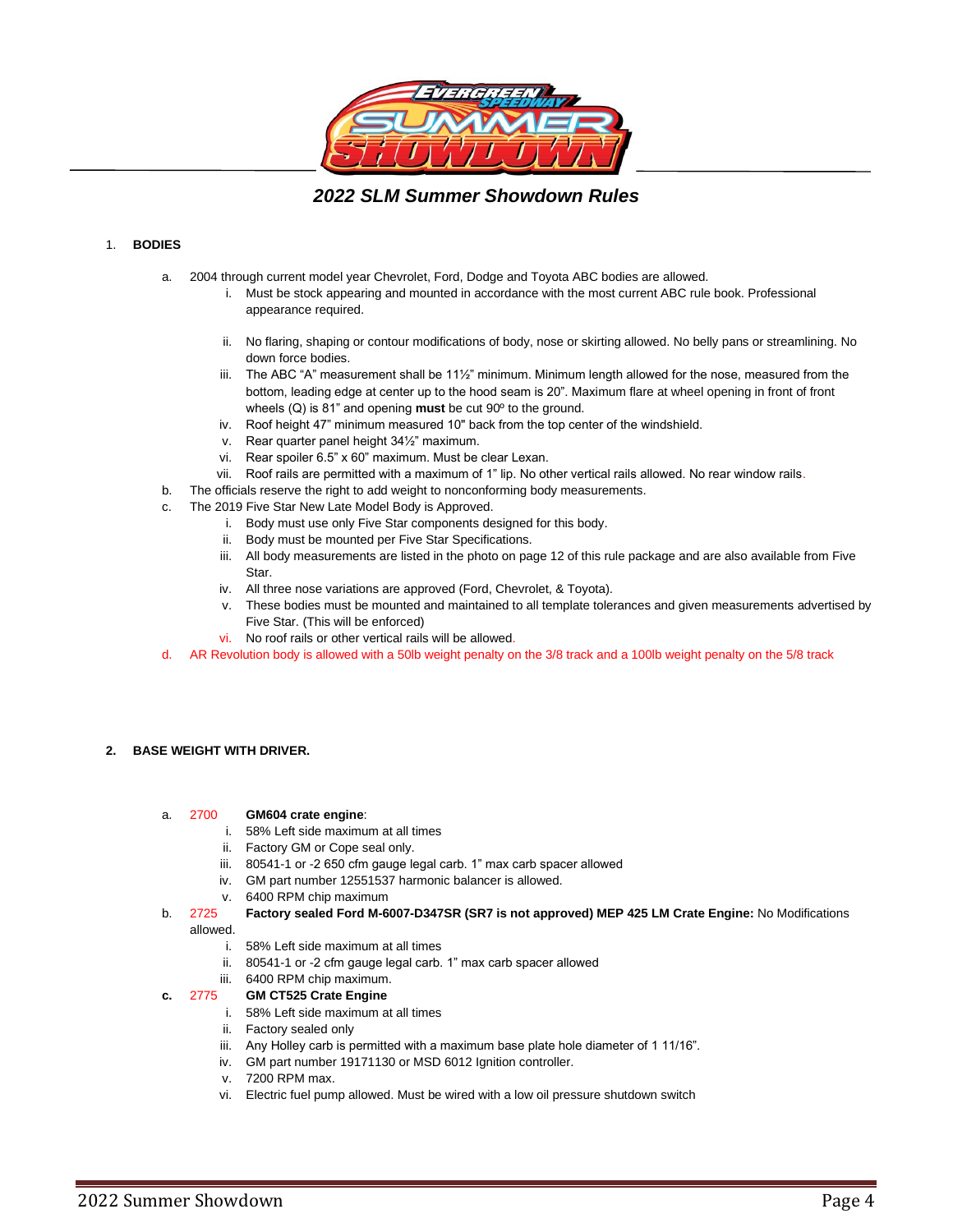- d. 2850
- i. **Compression Engines**: 58% Left side maximum at all times
	- **1. Brodix Spec Head:** 
		- a. Only Brodix SP-CH/FO/MO allowed.
		- b. No grinding, blending, or polishing is allowed anywhere. No use of any substance that may change or alter the heads in any way.
		- c. Valve stem minimum diameter 11/32".
		- d. Titanium valves are allowed.
		- e. Maximum 1" port match allowed to manifold
		- f. Any Holley carb is permitted with a maximum base plate hole diameter of 1 11/16".
	- **2. Cast Iron Head Engine:** 58% Left side maximum at all times
		- **a.** Approved heads (maximum 200cc Intake Runners)
			- **i.** GM Bowtie, GM Vortec, Dart Iron Eagle & Platinum 200's, World Products Sportsman II, Ford Motorsports, Mopar W-2
			- **ii.** No porting, polishing, port matching or acid dipping allowed.
			- **iii.** Approved valve angles. Chevy 23 degree, Ford 11 degree, Mopar 15 degree.
			- iv. Maximum 1" port match allowed to manifold
			- v. Any Holley carb is permitted with a maximum base plate hole diameter of 1 11/16".
	- 3. **Tour Legal 9:1** 58% Left side maximum at all times
		- a. No aluminum blocks
		- b. Aluminum heads of OEM design only. Only 23 degree heads allowed on GM products. No SB2 or SM splayed or 14 degree Buick heads allowed.
		- c. 9.5:1 maximum compression ratio.
		- d. Holley Tour Legal 390 cfm carb only.
	- **4. Approved McGunegill, Hammner, Progressive, SSPE or other approved S.E.A.L. Engines**
		- **a.** Holley 750 CFM part number 4779 or 80528 must be used. **i.** Unaltered. Gauge Legal.
		- **b.** Hamner must run the All-Star Governor restrictor with a maximum insert size of 1.35 inches or have the SEAL approved intake manifold.
		- **c.** Ignition System.
			- **i.** Must run one FAST (Crane Cams) or Daytona Sensors part #6000-6701(k).
			- **ii.** Must be mounted on the factory tray and mounted as far right and forward as possible inside the car.
			- **iii.** All wires must be in plain view and out of reach of driver.
			- **iv.** All wires to the distributor must be run separately and not part of a bigger loom or harness.
			- **v.** All wiring must be sealed. No open or unused plugs.
			- **vi.** RPM dial positioned toward the right side of car.
			- **vii.** 7600 RPM max (SSPE 7800).

### Other engine combinations must have prior approval.

\*\* Everyone must run the same combination for all events including qualifying (same engine, carb, spacer, restrictors etc.)

### 3. **ENGINES**

- a. Cast iron blocks only, except CT525. Maximum 360 CID for GM and Ford, 365 CID for Mopar.
- b. Engine setback. GM 2". Ford and Mopar 4" measured from the forward most spark plug to the center line of the upper ball joints.
- c. Centerline of crank must be within 1" of tread width.
- d. Crank height is 10" from center of the crank to the ground for dry sump and 11" for wet sump systems. Steel crank only. No titanium.
- e. No titanium connecting rods.
- f. Distributor type ignition only in stock location allowed. No magnetos allowed.
- g. Mechanical fuel pumps only. No electric pumps allowed. CT525 excluded.
- h. All cars must have an OBERG Vacuum Style (preferred) or self actuating ball valve type fuel shut off placed at the point the fuel exits the cell. This is to stop the flow of fuel to a damaged line or pump.
- i. Radiator must be in stock location.
- j. NO ETHYLENE-GLYCOL ALLOWED. Water only, Water Wetter type additive is permitted.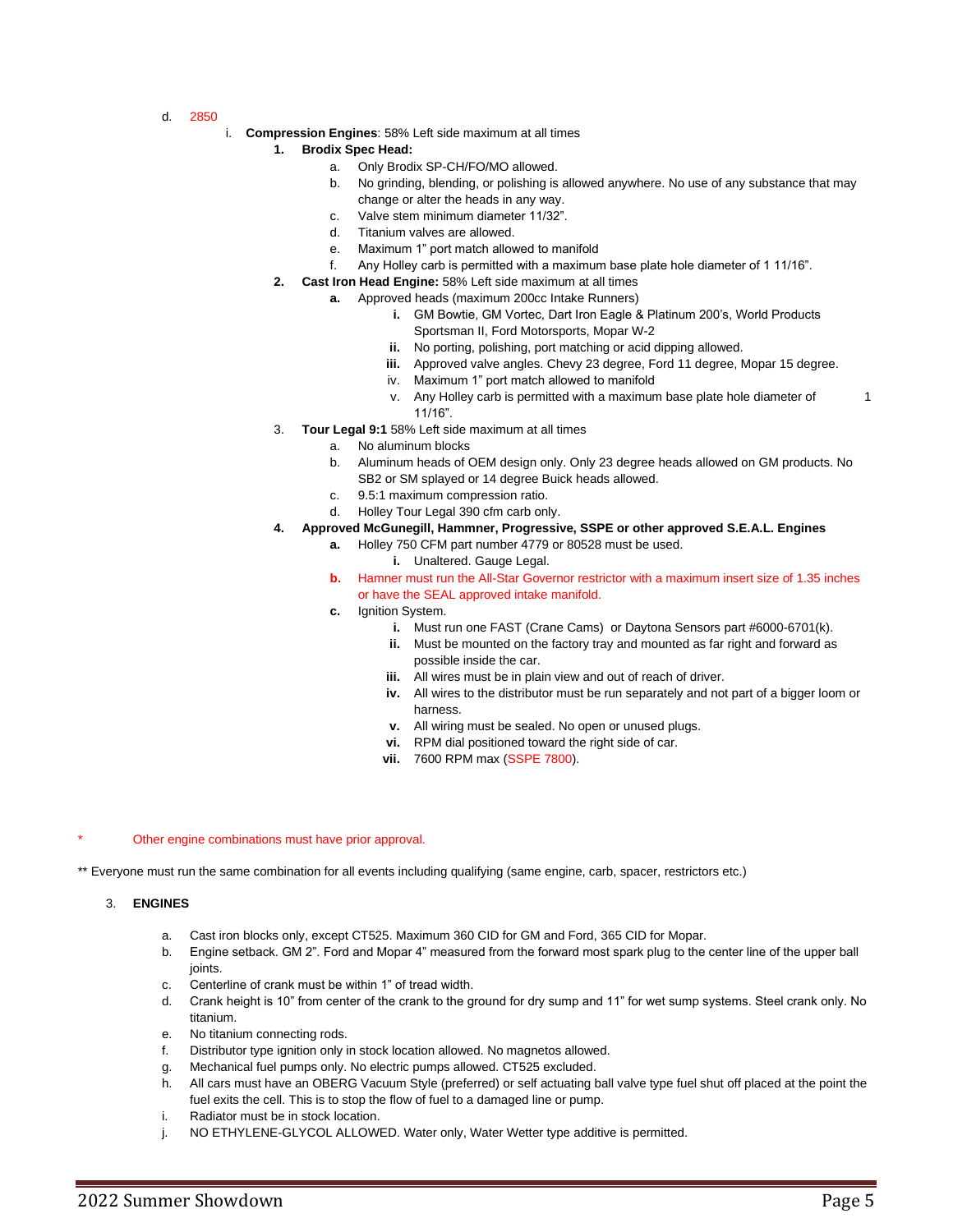- k. One single carburetor spacer allowed, 1" thick maximum. Open or four-hole spacer OK. The inside hole(s) must be straight cut with no taper or bevel. One paper gasket per side. All Star Performance #26060 or #26180 adjustable base plate approved. Inserts must be All Star brand and sold specifically to be used with this plate.
- l. Maximum air cleaner size 4"x16" with solid cover. Paper element or K&N style air filter allowed.
- m. Ignition System: Limited to one ignition amplifier box GM PN 10037378, MSD 6AL, FAST (Crane) Ignition PN 6000-6701 or Daytona Sensors CMS 6000-6701k. Must have weather pack connectors as supplied by manufacturer. All components must be located on right side of driver compartment and out of reach of driver. No crank triggered ignition systems.

## 4. **TOUR 9:1 ENGINES**

- a. No aluminum blocks. Aluminum heads of OEM designs only. Only 23º heads allowed on GM products. No SB2 heads, SM splayed heads or 14º Buick heads allowed.
- b. Compression ratio maximum is 9.5:1.
- c. Holley Tour Legal 390 CFM only. Each carburetor booster should be secured by a small amount of epoxy or a steel wire not less than .025" in diameter. See diagram 1.

## 5. **COMPRESSION ENGINES**

- a. Brodix Spec Head: PN SP-CH/FO/MO. No grinding, blending, polishing, welding or use of any substance to alter flow. Titanium valves are allowed. Valve stem minimum diameter is 11/32".
- b. Cast Iron Heads: Approved heads (maximum 200cc intake runners) GM Bowtie, GM Vortec, Dart Iron Eagle & Platinum 200's, World Products Sportsman II, Ford Motorsports, Mopar W-2 untouched with ID marking intact. No porting, polishing, port matching or acid dipping allowed
- c. All heads must check within 10 cc's of manufacturer volume. Allowance is for valve replacement and casting variance only. Approved valve angle: CH 23º, FO 11º, MO 15º.
- d. Standard open-plenum intake manifolds with minimal (1" maximum) port matching permitted on intake runners. No additional flow improvement work or drilling allowed.
- e. Any Holley carburetor is permitted with a maximum base plate hole diameter of 1 11/16". Each carburetor booster should be secured by a small amount of epoxy or a steel wire not less than .025" in diameter. See diagram 1.

### 6. **GM 604 CRATE ENGINES**

- a. GM factory sealed crate engine PN 88869604 or as allowed under section
- b. GM 6¾" harmonic balancer allowed. GM PN 12551537
- c. No other modifications or parts are allowed
- d. Maximum 2-inch engine setback allowed. Measured from the center of the forward most spark plug hole to the center of the upper ball joint on the same side.
- e. Crank height is a minimum of 11" from center of the crank to the ground.
- f. If any seals are deemed broken through no fault of the team, the component(s) must be re-inspected, and a new seal will be provided with no penalty.
- g. Counterfeit seals will cause the engine to be confiscated, loss of all points accumulated up to that point in the season, a year suspension and a \$2500 fine. Infraction is subject to additional appropriate penalties and suspensions.
- h. The 650 CFM Holley carburetor PN 80541-1 or 2 is mandatory. The carburetor and any carburetor components including boosters, throttle plates, throttle shafts, throttle bodies, metering blocks, etc. must remain stock in appearance and match all factory dimensions. Only Holley replacement and/or service parts will be permitted in carburetor rework. Must pass all BLP Box Stock Gauges and visual inspection. Each carburetor booster should be secured by a small amount of epoxy or a steel wire not less than .025" in diameter. See diagram 1.
- i. One single carburetor spacer allowed, 1" thick maximum. Open or four-hole spacer OK. The inside hole(s) must be straight cut with no taper or bevel. One paper gasket per side with a maximum thickness of .065 each.

### 7. **SEAL ENGINE PROGRAM McGUNEGILL, HAMNER, PROGRESSIVE,**

- a. Any tampering of seals or established construction of these engines is grounds for immediate disqualification.
- b. Holley 750 CFM P/N 4779 or 80528 must be used. The carburetor and any carburetor components including boosters, throttle plates, throttle shafts, throttle bodies, metering blocks, etc. must remain stock in appearance and match all factory dimensions. Only Holley replacement and/or service parts will be permitted in carburetor rework. Must pass all Box Stock Gauges and visual inspection. Each carburetor booster should be secured by a small amount of epoxy or a steel wire not less than .025" in diameter. See diagram 1.
- c. Engines may be dynoed at any time or inspected during post-race tech to monitor adherence to spec rules.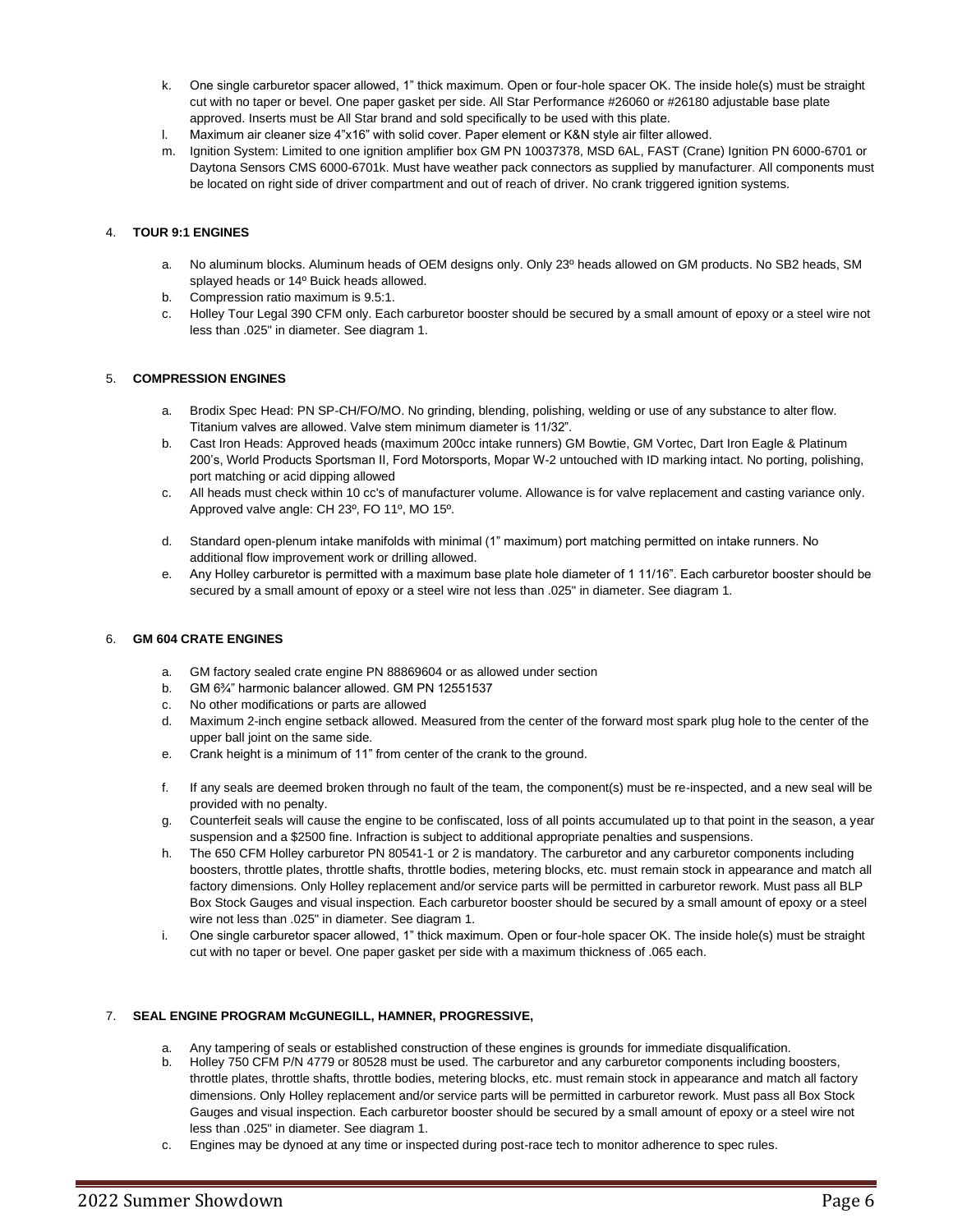## 8. **GM CT525 LS3 CIRCLE TRACK CRATE ENGINE**

- a. Competitors may purchase the GM LS3 CT525 base engine from any approved GM Performance Parts Dealer. Factory Seals must remain in place. No modifications. GM LS3 CT525 6.2L racing engine P/N 19331563. The base engine is rated at 525 hp and 471 lb ft of torque using aluminum block, high flow LS3 rectangular port head cylinder heads and includes an intake manifold and a 6-quart racing oil pan.
- b. Ignition controller GM P/N 19171130 or MSD 6014CT, 7200 RPM max. Must be mounted on right side of car out of the reach of the driver. All wires must remain uncut or spliced and on top of dash in clear view.
- c. Belt Driven or Electric Fuel Pump allowed. Electric pumps must be wired with double relay wiring harness with oil pressure safety switch to ensure fuel pump will shut off when engine is not running.
- d. Any Holley carburetor is permitted with a maximum base plate hole diameter of 1 11/16". Each carburetor booster should be secured by a small amount of epoxy or a steel wire not less than .025" in diameter. See diagram 1
- e. Engines may be dynoed at any time or inspected during post-race tech to monitor adherence to spec rules.

### 9. **FORD M-6007-D347SR, MEP 425LM Crate Engine**

- a. Factory sealed M-6007-D347SR is the only approved configuration. M-6007-D347SR7 is not approved for competition. (Authorized rebuilder may be added in the future). MEP Sealed 425LM. No mods.
- b. 1.5 Rockers only
- c. 6400 RPM rev chip required.
- d. No Modifications allowed
- e. Crank height is a minimum of 11" from center of the crank to the ground.
- f. The 650 CFM Holley carburetor PN 80541-1 or 2 is mandatory. The carburetor and any carburetor components including boosters, throttle plates, throttle shafts, throttle bodies, metering blocks, etc. must remain stock in appearance and match all factory dimensions. Only Holley replacement and/or service parts will be permitted in carburetor rework. Must pass all BLP Box Stock Gauges and visual inspection. Each carburetor booster should be secured by a small amount of epoxy or a steel wire not less than .025" in diameter. See diagram 1.
- g. Counterfeit seals will cause the engine to be confiscated, loss of all points accumulated up to that point in the season, a year suspension and a \$2500 fine. Infraction is subject to additional appropriate penalties and suspensions.
- h. When the dyno is used, any crate engine that is found to produce significantly more torque and/or horsepower than Ford factory specifications will result in automatic tear down.

### **10. EXHAUST**

- a. Strictly enforced 90 DB maximum at 50 feet.
- b. Muffler is mandatory
- c. We highly recommend no door outlet exhaust. Under car exhaust outlet is recommended.
- d. Cars not in compliance will not be allowed to practice or compete.

## **11. DRIVETRAIN**

- a. Transmissions are subject to approval. A minimum two forward gears and one reverse required. Quick change and automatic transmissions are not permitted.
- b. Minimum 5½" clutch diameter. Multiple disc clutches allowed. Only magnetic steel discs and pressure plates are allowed. Clutch cover and housing may be aluminum or steel.
- c. Drive lines must be steel or aluminum only. No carbon fiber. Must be painted white or silver. 2½" Min. dia.
- d. No traction control devices of any kind will be permitted, electronic or otherwise. Use of traction control will be cause for immediate disqualification, fine and suspension.

## 12. **REAR END**

- a. Ford 9" floater or quick change rear end required. Steel or aluminum axle tubes are allowed.
- b. Axles must be steel.
- 13. **FRAME** 
	- a. Professionally built full steel roll cage required with  $1\frac{3}{4}$ ". 095 tubing minimum around driver. All contact areas in driver compartment must be covered with high density padding. 16 steel gauge welded between door bars or a minimum of 16-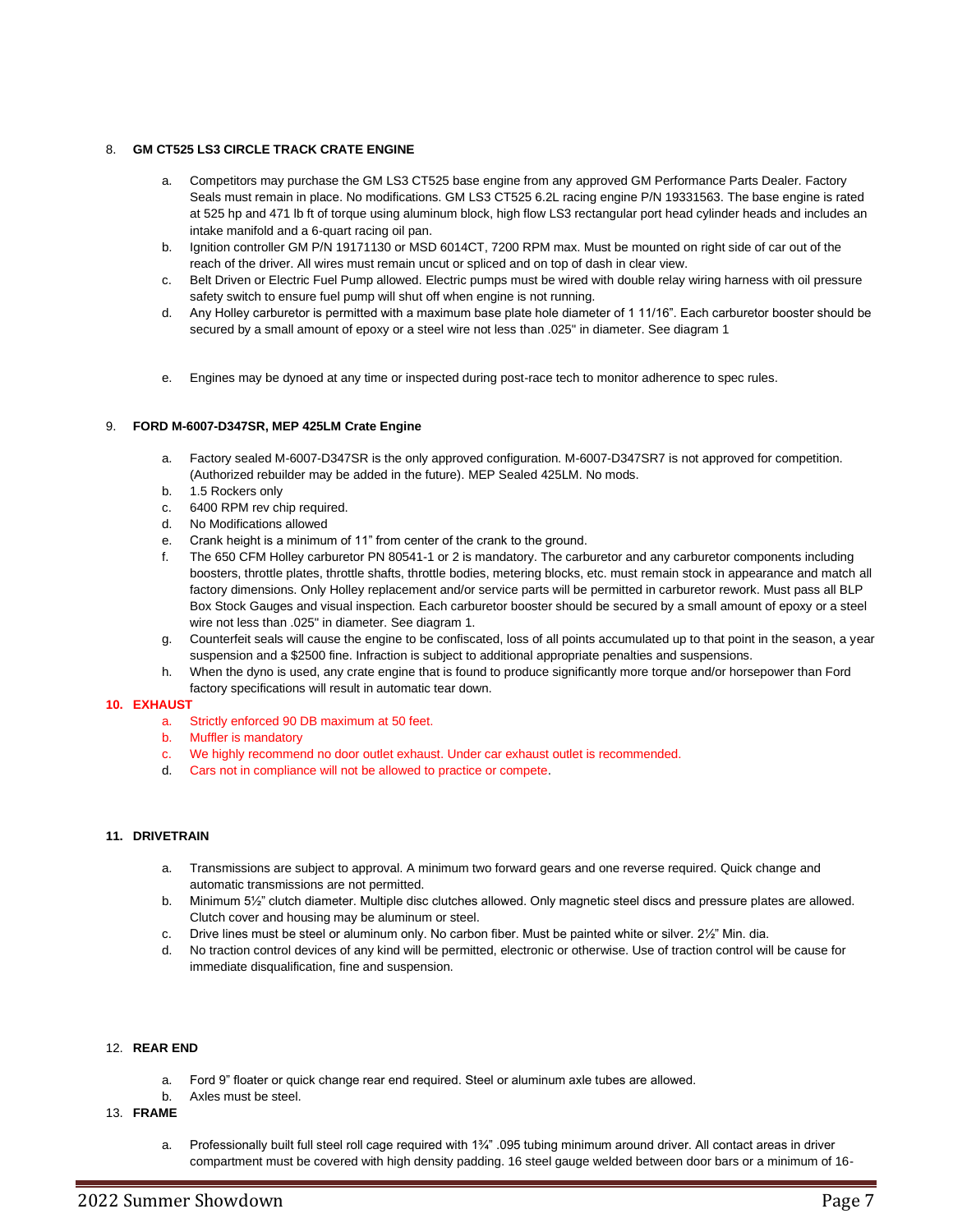gauge plate 40" in length and 17" high welded between the door bars and the driver's door. Any frame showing poor workmanship will not be allowed to compete.

- b. Wheelbase minimum is 101"
- c. Added weight must be securely mounted, painted white and marked with car number. Solid block only, no pellets or liquid. Weight shifting devices are not allowed. No tungsten or other exotic materials allowed. The Tech Director's decision on what qualifies as exotic is final. Penalty of **\$10.00 PER LB** will be added for weight lost on the racing surface.

## 14. **FUEL & FUEL CELLS**

- a. Gasoline only. The gasoline must not be blended with Alcohols, ethers, or other oxygenates. It cannot be blended with aniline or derivatives, nitro compounds or nitrogen containing compounds. The only exception is a standard fuel containing up to 10% Alcohol for emission requirements and must be declared before testing. E85 fuel prohibited. Any fuel found not to be within specifications will be subject to disqualification.
- b. Commercially manufactured fuel cell with rubberized fabric bladder is mandatory, 22-gallon max. A fuel cell protector bar and minimum 22-gauge steel containers are required. Minimum 8" fuel cell ground clearance. 14-gauge reinforcement plates in front and behind the fuel cell recommended.

### 15. **TREAD WIDTH**

- a. Fabricated front end 67" maximum (zero tolerance) measured at spindle height.
- b. Stock Stub 69" maximum.

### 16. **SUSPENSION**

- a. All coil springs must be heavy duty steel, must be 2½" minimum OD for coil over cars and 5" minimum OD for big spring cars. Coil over front, big spring rear OK.
- b. Steel spindles or approved Coleman spindles only.
- c. Independent rear suspension is not allowed.
- d. One piece trailing arms only. No spring loaded or dampened trailing arms. Truck arms OK.
- e. Multiple 3<sup>rd</sup> links allowed. Torque absorber OK, no shocks.
- f. Rear sway bars are not allowed.
- g. Brakes must be solid mount, in good working order on all four corners. No floating calipers.
- h. No shock, spring or suspension adjusting devices are allowed in driver's compartment.
- i. Shock absorbers
	- i. Adjustable shocks are allowed. One shock per wheel.

## 17. **WHEELS & TIRES**

- a. 10" steel racing wheels only.
- b. Only approved tires are permitted. Approved tires are Hoosier 3035 & 3045 27.0/10.0/15.0 purchased from Evergreen Speedway. At no time are softener, additives, chemicals, enhancers or strengtheners to be applied to any tire. See addendum for tire requirements.

### 18. **RADIOS**

- a. Radio communication between driver and spotter is required any time the car is on the racing surface.
- b. During main events, a spotter with driver communication is required in the specified spotter section. Spotters must check in with the spotter's official. If a driver does not have a spotter in the specified spotter's area, the car will not be allowed to compete.
- c. Spotters are required to scan the tower during all competitive events at Evergreen Speedway.
- d. Channel posted at tech trailer, subject to change. Check with Tech Director.

## 19. **TRANSPONDERS**

- a. Transponders are required. Must be mounted 15" behind the rear axle on the right frame rail.
- b. Transponder must be run at all times, including ALL PRACTICE SESSIONS to insure proper operation with scoring. Transponders may be rented from Evergreen Speedway. If you enter the racing surface with no transponder you will be Black Flagged. If this happens during a race, you will relinquish your starting position and return to the pits to obtain one.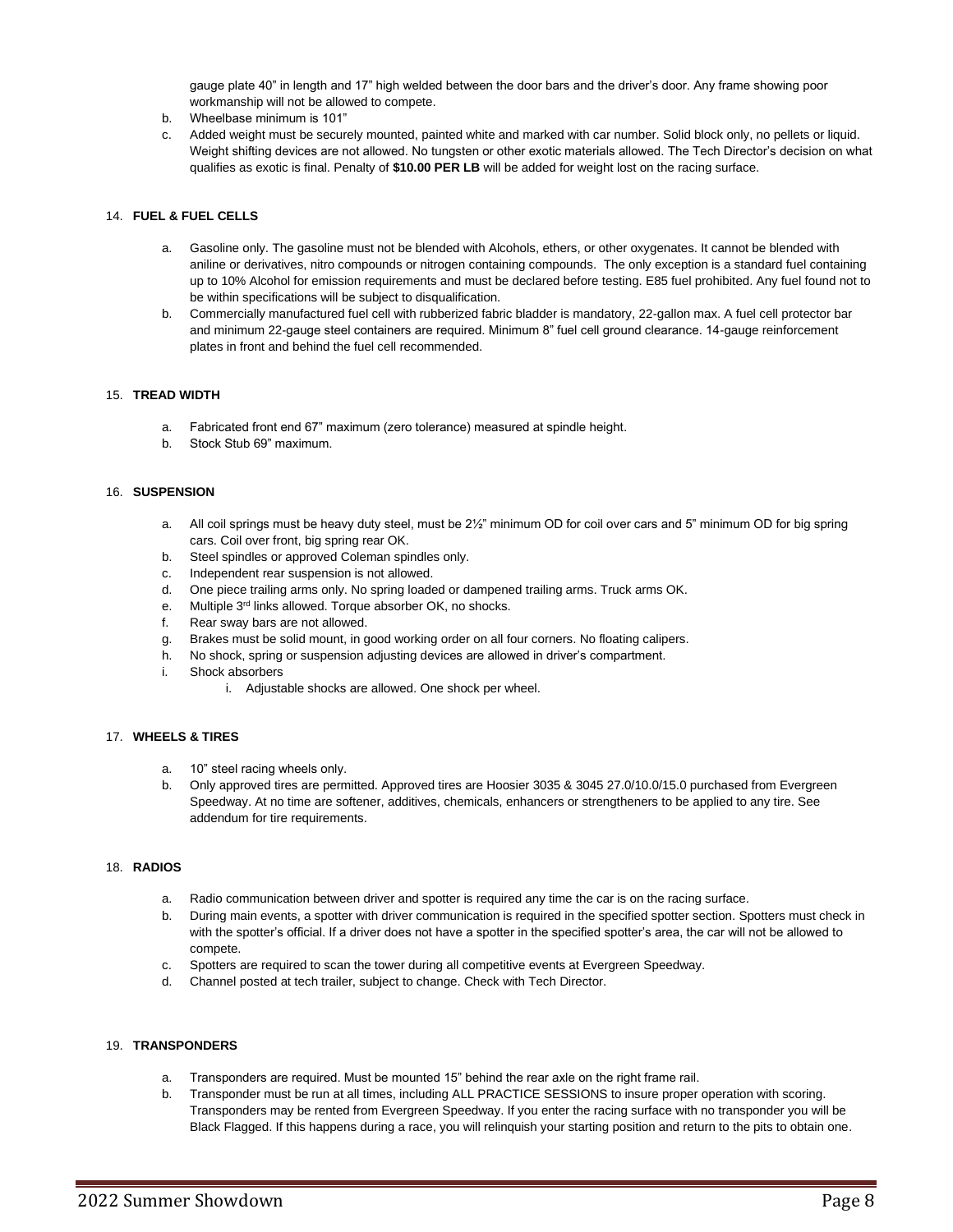### **DIAGRAM 1**

Each carburetor booster must be secured by a small amount of epoxy or a steel wire not less than .025" in diameter. Epoxy must not extend beyond the lower radius of the mounting stem (see diagram 1 below). The wire must be installed in such a manner that in case of a carburetor booster failure, the carburetor booster should remain suspended in the carburetor without any interference to the operation of the throttle shaft and throttle plates (butterflies). A minimum size hole, acceptable to track officials may be drilled through the top of the booster barrel inboard of the booster attaching stem and in the top of the choke horn on each side of the vent tube for the wire to pass through and secure each booster. Alternatively, wire can pass through the booster barrel top to bottom and attach to the holes in the choke horn or the wire can be tied securely around the mounting stems and snugly to the vent tube (see diagram 2 below). Subject to approval of tech.



1. Epoxy 2. Wire

### **PERSONAL SAFETY EQUIPMENT**

### **A. GENERAL**

- 1. Evergreen Speedway is not responsible for the effectiveness of any personal safety equipment.
- 2. Each competitor is solely responsible for the effectiveness of personal safety equipment used during an event.
- 3. Each competitor is expected to investigate and educate him or herself fully in respect to the availability and effectiveness of personal safety equipment.
- 4. It is strongly recommended that during race conditions, any crew member that steps into the car servicing area have all parts of the body protected by fire resistant clothing and/or equipment, including helmet.

## **B. PROTECTIVE CLOTHING**

- 1. Fire resistant clothing and equipment must protect all parts of a driver.
- 2. Evergreen Speedway requires that all drivers and wear a minimum two-layer fire suit, gloves, and shoes in good condition. It is recommended that all drivers wear a minimum of a four-layer fire suit, along with fire resistant underwear, balaclava, socks gloves and shoes in good condition.
- 3. IT IS THE RESPONSIBILITY OF THE DRIVER, NOT EVERGREEN SPEEDWAY, TO ENSURE THAT HE/SHE MAINTAINS, WEARS AND PROPERLY USES PROTECTIVE CLOTHING.

## **C. HELMETS**

- 1. Drivers must wear a helmet meeting the specifications set forth in The Federal Regulations, Federal Safety Standard, or meet the specifications set forth by the American National Standards Institute Inc. at all times on the race track.
- 2. Snell SA2015 or newer only. Full face helmets required. NO EXCEPTIONS.
- 3. The driver must wear the helmet in accordance with the directions provided by the helmet manufacturer. Any modifications to the helmet for any purpose should not detract from its effectiveness.

### **D. HEAD AND NECK RESTRAINT DEVICES**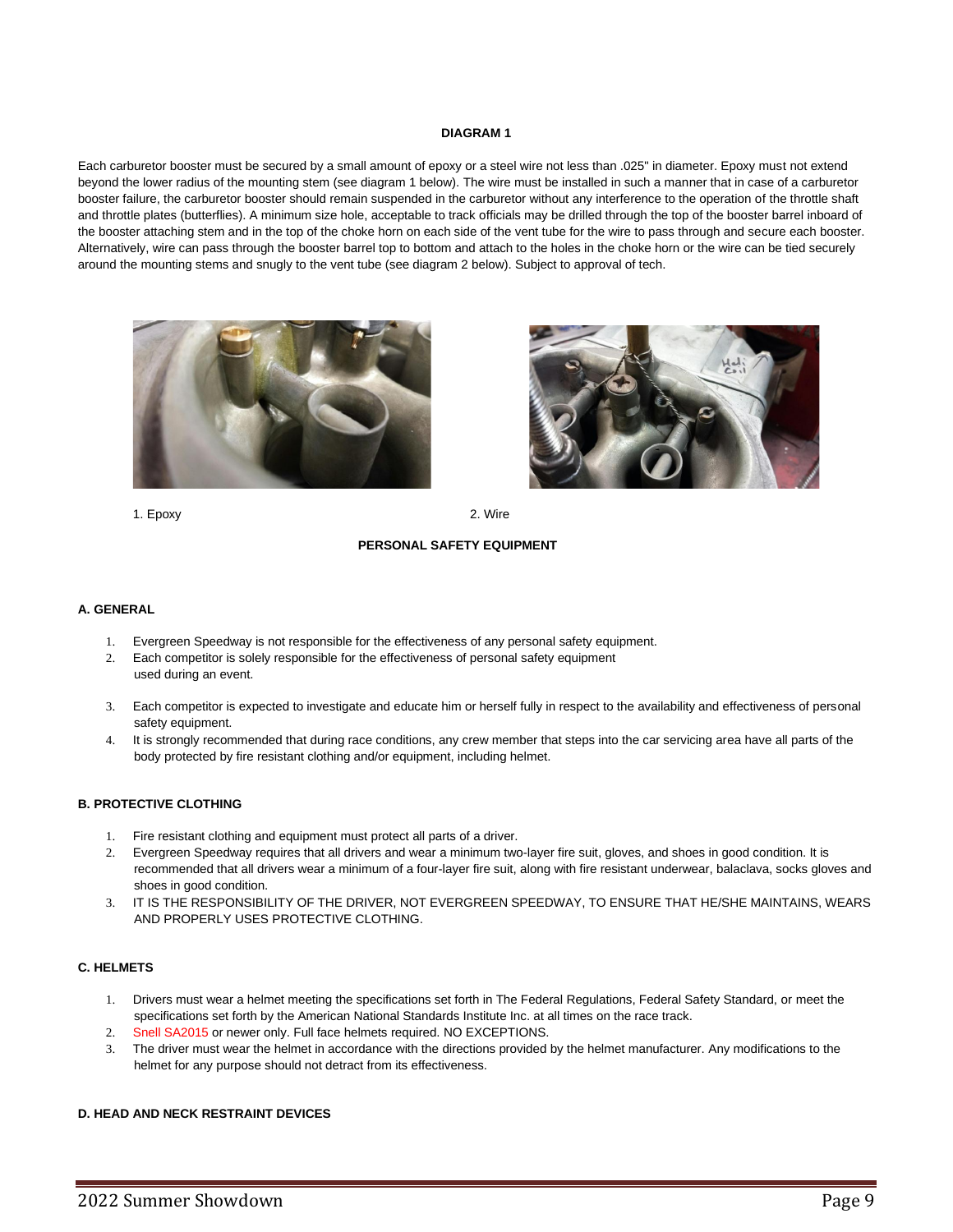- 1. At all times during any event (practice, qualifying and competition) drivers must connect their helmet to a NASCAR and SFI approved head and neck restraint device system. The head and neck restraint device must be connected as per the manufacturer's instructions and it must be configured, maintained and used in accordance with the manufacturer's instructions.
- 2. IT IS THE RESPONSIBILITY OF THE DRIVER, NOT EVERGREEN SPEEDWAY, TO ENSURE THAT HIS/HER DEVICE/SYSTEM IS NASCAR APPROVED AND CORRECTLY INSTALLED, MAINTAINED AND PROPERLY USED.

## **E. SEATS**

- 1. Only custom manufactured aluminum seats approved by NASCAR are permitted.
- 2. All seats should have padded rib protectors and seat leg extensions on the left and right side. Full containment seats are recommended
- 3. A padded headrest approved by NASCAR is mandatory.

## **F. SEAT BELTS AND SHOULDER HARNESS**

- 1. A quick release lap belt of no less than 3" wide is required. Both ends of the lap belt and both ends of the shoulder harness must be fastened to the roll bar with Grade 8 bolts not less than ½" in diameter.
- 2. The shoulder harness and lap belts must be bolted so that the ends of the belts move freely. Shoulder harness must be no less than 3" wide and must come from behind driver's seat max 3" below the driver's shoulders or less than 10 degrees. Where the harness crosses the roll cage, it must pass through a steel guide welded to the cage that will prevent the harness from sliding side to side. Shoulder harness inertia reels cannot be used.
- 3. A center or submarine belt must be mounted to the lower seat frame at the bottom.
- 4. Where the belt passes through the seat edges, it must have a grommet installed, be rolled and/or padded to prevent cutting.
- 5. All seat belts and shoulder harnesses must connect at the lap belt with an approved quick release buckle.
- 6. Seat belts must be dated by the manufacturer and must not be used beyond five years after the manufacture date. Recommend replacement after two years.
- 7. It is recommended that HANS specific seat belts be used with HANS device.

## **G. WINDOW NET**

- 1. A nylon window screen is mandatory.
- 2. The window screen must be 22" wide and 16" high. It must release from top with seat belt type latches, and it must be fastened to the roll cage top bar and highest driver's door bar on the cage. Window net must be rib type made from 1" wide nylon material with a maximum of 1 $\frac{3}{4}$ " square between the ribs.
- 3. All window net mounts must be welded to the roll cage.

## **H. FIRE EXTINGUISHER**

1. It is mandatory that each car have a fire extinguisher within the driver's reach. It is strongly recommended you have a built in, fully charged Halon 1211 or equivalent fire extinguisher equipment with visible, operating pressure gauge, but it must not be dry powder or liquid type. The fire extinguisher must be securely and professionally mounted. It is recommended that the restraining pin should be removed while on the racing surface.

All entrants must have in their pit area as part of their equipment at all times a fully charged minimum 10-pound capacity dry chemical Halon or its equivalent with a visible operating gauge and current inspection certificate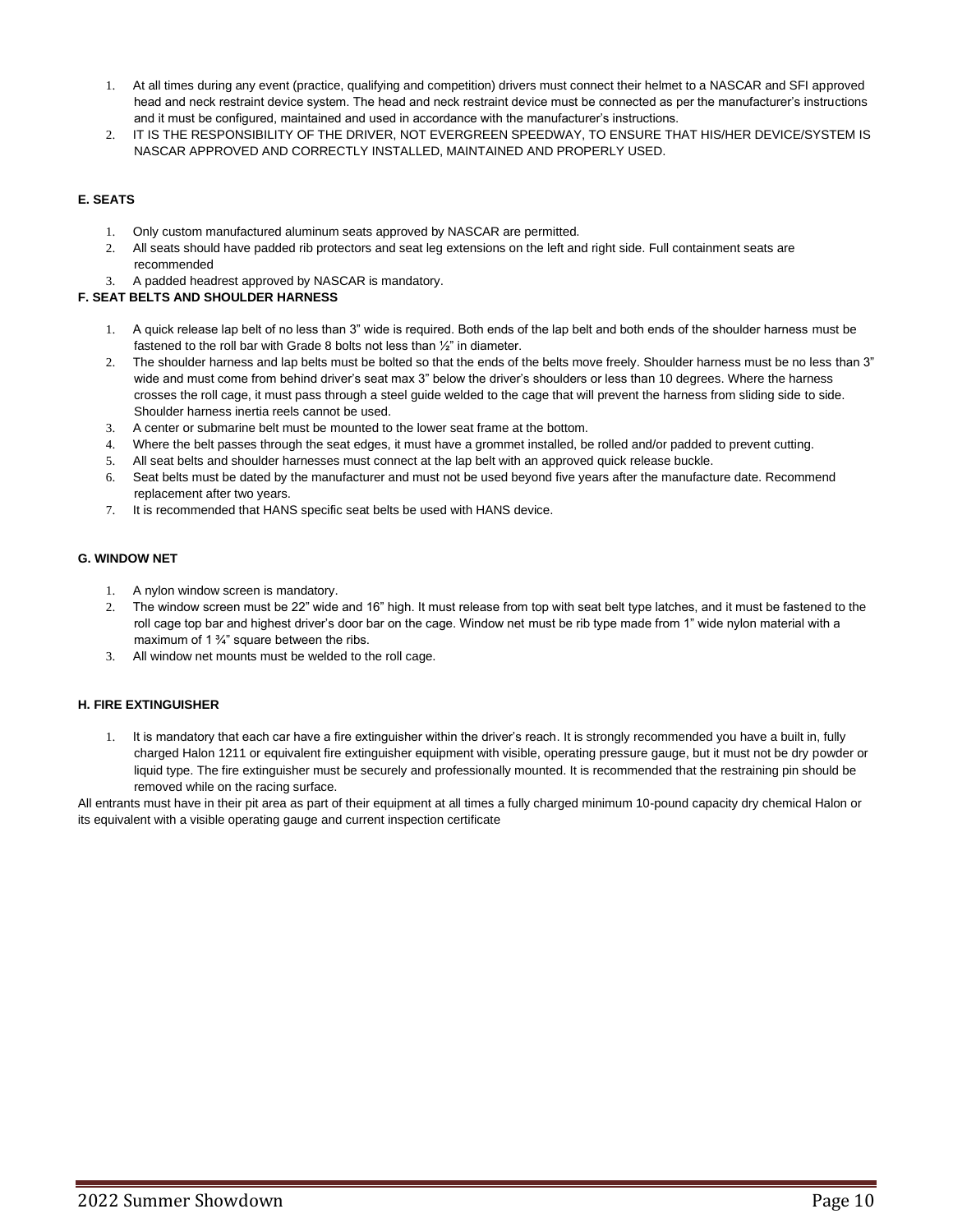

## **Tech Procedures**

## **1. Pre-Tech**

a. Safety inspection is required on Friday before practicing.

## **2. Qualifying Tech**

- a. All cars must go through Qualifying Tech in order of their qualifying pill draw.
- b. Once Qualifying Tech officially opens, all cars are required to be on the ground ready to roll to tech line. Remain in your pit, until an official directs you into tech line.
- c. Once cars enter the tech station, cars may not be lifted, tugged, or adjusted in any manner unless instructed to do so by an official.
- d. Cars may not exceed 28lbs of air in right side and 22lbs in left side tires for tech inspection.
- e. Air pressure and tape are the only change that can be made to the car after Qualifying Tech.

## **3. Post-Race Tech**

- a. Top three finishers must stop on the front stretch for trophy presentation. One crew member is allowed to take tire temps and/or tire pressures. No jacking. No other crew allowed.
- b. 4th and 5<sup>th</sup> place finishers are to report directly to the tech inspection area and wait for direction from an Official. One crew member is allowed to take tire temps and/or tire pressures. No jacking. No other crew allowed.
- c. Teams must comply with all requests of Tech made by an Evergreen Speedway Official. Refusal to comply will result in immediate disqualification and forfeiture of any monies won.
- d. A maximum of three crew members will be allowed in the tech area unless approved by the Lead Technical Inspector.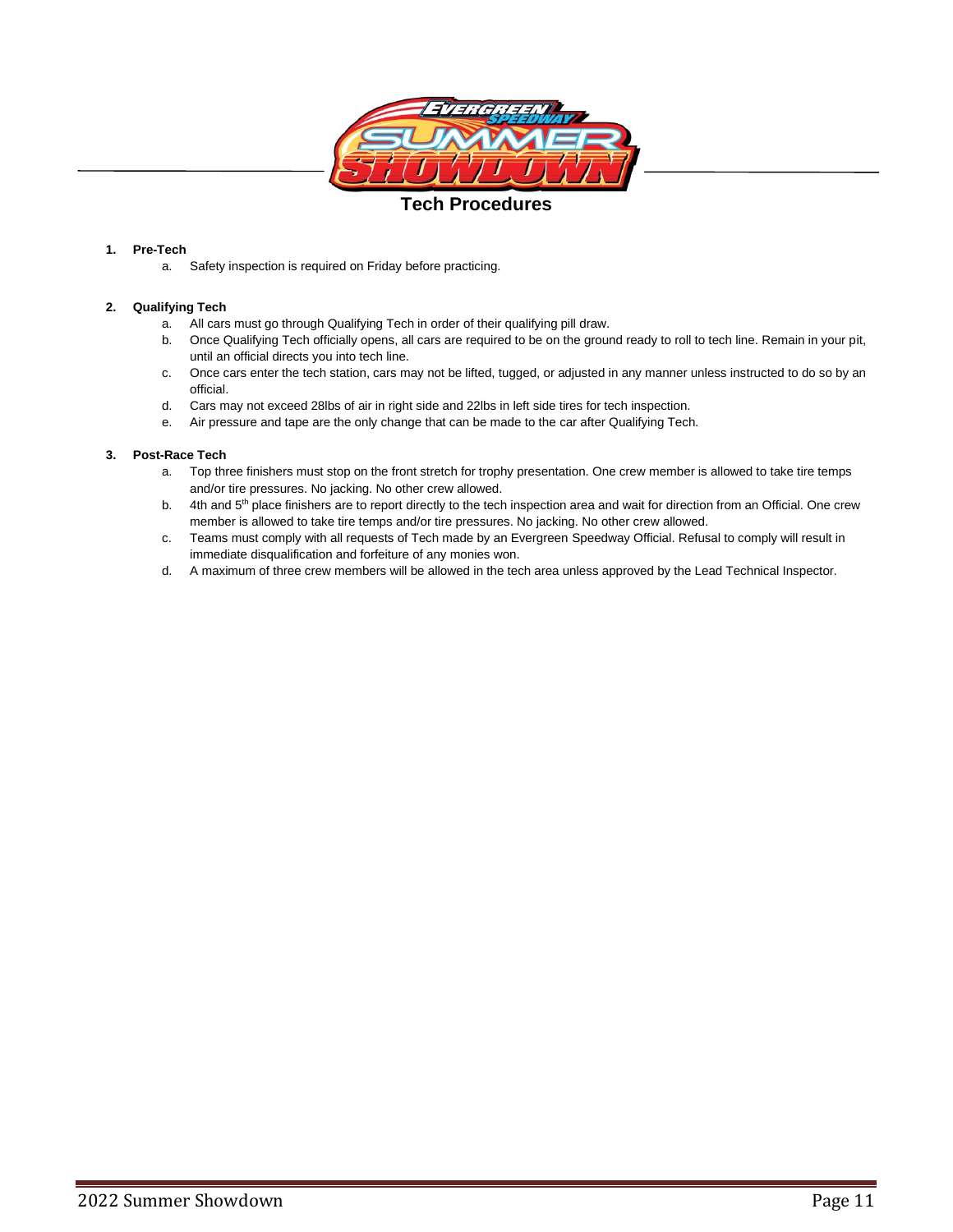

## *2022 PLM Rules*

## ❖ **BODIES**

- ➢ 2004 through current model year Chevrolet, Ford, Dodge and Toyota ABC bodies are allowed.
	- Must be stock appearing and mounted in accordance with the most current ABC rule book. Professional appearance required.
	- No flaring, shaping or contour modifications of body, nose or skirting allowed. No belly pans or streamlining. No down force bodies.
	- The ABC "A" measurement shall be 11<sup>1/2"</sup> minimum. Minimum length allowed for the nose, measured from the bottom, leading edge at center up to the hood seam is 20". Maximum flare at wheel opening in front of front wheels (Q) is 81" and opening **must** be cut 90º to the ground.
	- Roof height 47" minimum measured 10" back from the top center of the windshield.
	- Rear quarter panel height 34½" maximum.
	- Rear spoiler 6.5" x 60" maximum. Must be clear Lexan.
	- Roof rails are permitted with a maximum of 1" lip. No other vertical rails allowed. No rear window rails.
	- The officials reserve the right to add weight to nonconforming body measurements.
- ➢ The 2019 Five Star New Late Model Body is Approved.
	- Body must use only Five Star components designed for this body.
	- Body must be mounted per Five Star Specifications.
	- All body measurements are listed in the photo on page 12 of this rule package and are also available from Five Star.
	- All three nose variations are approved (Ford, Chevrolet, & Toyota).
	- These bodies must be mounted and maintained to all template tolerances and given measurements advertised by Five Star.
	- No roof rails or other vertical rails will be allowed.
- $\triangleright$  AR Revolution body is allowed with a 50lb weight penalty on the 3/8 track and a 100lb weight penalty on the 5/8 track

### ❖ **BASE WEIGHT WITH DRIVER. See engine specific requirements listed under the next section.**

- ➢ **2700 lbs** 
	- GM 602 (part number 88869602) with factory seals. 6200 RPM Rev Chip Max
	- **604 crate engine. Factory GM Seals Only (part number 88869604) or as allowed below. 6400 RPM Rev Chip Max**
- ➢ **2725 lbs.** 
	- **Ford M-6007-D347SR crate engine. MEP 425LM**
	- **6400 RPM Rev Chip max. Factory Sealed**
	- **No Modifications allowed.**
- ➢ **2775 lbs**
	- **Factory Sealed CT525**
- ➢ **2800 lbs.** 
	- **"Open" Wet Sump Engine**
	- **Unsealed or non-compliant GM 604 crate.**
- ➢ **2850 lbs.**
	- **NW Brodix Spec Head**
	- Tour Legal 9:1 with Tour Legal 390 Carb
	- **Cast Iron Head**
	- **SEAL Engine (Hamner/McGunegill) Package**

## ❖ **ENGINES**

- ➢ **GM 604 CRATE ENGINES. 2700 lbs. 58% max left side weight at all times. 6400 Max RPM.**
	- GM factory sealed crate engine PN 88869604
	- GM 6<sup>3</sup>/4" harmonic balancer allowed. GM PN 12551537
	- No other modifications or parts are allowed
	- Maximum 2-inch engine setback allowed. Measured from the center of the forward most spark plug hole to the center of the upper ball joint on the same side.
	- Crank height is a minimum of 11" from center of the crank to the ground.
	- One MSD 6al ,GM 10037378 ignition box or FAST (Crane) PN 6000-6701
	- If any seals are deemed broken through no fault of the team, the component(s) must be re-inspected, and a new seal will be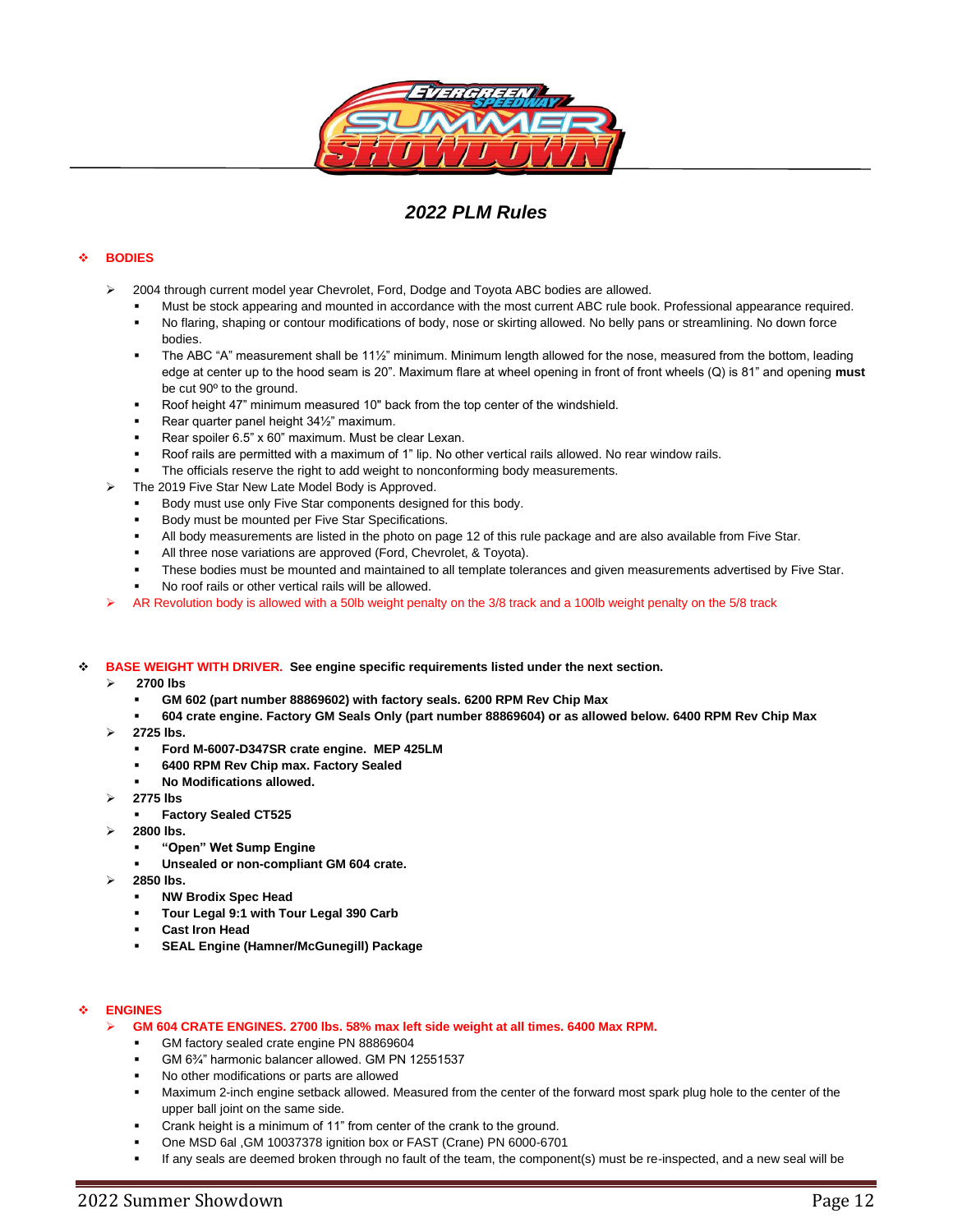provided with no penalty.

- Counterfeit seals will cause the engine to be confiscated, loss of all points accumulated up to that point in the season, a year suspension and a \$2500 fine. Infraction is subject to additional appropriate penalties and suspensions.
- The 650 CFM Holley carburetor PN 80541-1 or 2 is mandatory. The carburetor and any carburetor components including boosters, throttle plates, throttle shafts, throttle bodies, metering blocks, etc. must remain stock in appearance and match all factory dimensions. Only Holley replacement and/or service parts will be permitted in carburetor rework. Must pass all BLP Box Stock Gauges and visual inspection. Each carburetor booster should be secured by a small amount of epoxy or a steel wire not less than .025" in diameter. See diagram 1**.**
- One single carburetor spacer allowed, 1" thick maximum. Open or four-hole spacer OK. The inside hole(s) must be straight cut with no taper or bevel. One paper gasket per side with a maximum thickness of .065 each.

### ➢ **GM 602 CRATE ENGINES. 2700 lbs. 58% max left side weight at all times. 6200 Max RPM.**

- GM factory Sealed Crate Engine PN 88869602.
- No modifications are allowed
- Maximum 6-inch engine setback allowed. Measured from the center of the forward most spark plug hole to the center of the upper ball joint on the same side.
- Crank height is a minimum of 11" from center of the crank to the ground.
- One MSD 6al or GM 10037378 ignition box
- If any seals are deemed broken through no fault of the team, the component(s) must be re-inspected, and a new seal will be provided with no penalty.
- Counterfeit seals will cause the engine to be confiscated, loss of all points accumulated up to that point in the season, a year suspension and a \$2500 fine. Infraction is subject to additional appropriate penalties and suspensions.
- Any gauge legal Holley 650 CFM Carburetor. Must pass all BLP Box Stock Gauges and visual inspection. Each carburetor booster should be secured by a small amount of epoxy or a steel wire not less than .025" in diameter. See diagram 1**.**
- One single carburetor spacer allowed, 1" thick maximum. Open or four-hole spacer OK. The inside hole(s) must be straight cut with no taper or bevel. One paper gasket per side with a maximum thickness of .065 each.

### ➢ **"OPEN" & SEALED DRY SUMP ENGINES. 2850 lbs. 58% max left side weight at all times. Must run All Star "Governor" with a maximum insert of 1.30 inches**

- Cast Iron Blocks Only
- Maximum 2-inch engine setback allowed for Chevy. 4-inch max for Ford and Mopar. Measured from the center of the forward most spark plug hole to the center of the upper ball joint on the same side
- Ignition System: Limited to one ignition amplifier box GM PN 10037378, MSD 6AL or FAST (Crane) Ignition PN 6000-6701. Must have weather pack connectors as supplied by manufacturer. All components must be located on right side of driver compartment and out of reach of driver.
- Distributor type ignition only in stock location allowed. No magnetos allowed.
- Crank height is a minimum of 10" from center of the crank to the ground.
- Mechanical fuel pumps only. No electric pumps allowed
- All Star Performance #26060 or #26180 adjustable base plate mandatory. Inserts must be All Star brand and sold specifically to be used with this plate.
- Any Holley carburetor is permitted with a maximum base plate hole diameter of 1 11/16". Each carburetor booster should be secured by a small amount of epoxy or a steel wire not less than .025" in diameter. See diagram 1.

## ➢ **GM CT525 LS3 CIRCLE TRACK CRATE ENGINE. 2775 lbs. 58% max left side weight at all times. 7200 Max RPM. Must run All Star "Governor" with a maximum insert of 1.30 inches**

### GM factory sealed crate engine

- No modifications are allowed
- Ignition controller MSD 6014CT, 7200 RPM max. Must be mounted on right side of car out of the reach of the driver. All wires must remain uncut or spliced and on top of dash in clear view
- Belt Driven or Electric Fuel Pump allowed. Electric pumps must be wired with an oil pressure safety switch to ensure fuel pump will shut off when engine is not running.
- Maximum 2-inch engine setback allowed. Measured from the center of the forward most spark plug hole to the center of the upper ball joint on the same side.
- Crank height is a minimum of 11" from center of the crank to the ground.
- All Star Performance #26060 or #26180 adjustable base plate mandatory. Inserts must be All Star brand and sold specifically to be used with this plate.
- Any Holley carburetor is permitted with a maximum base plate hole diameter of 1 11/16". Each carburetor booster should be secured by a small amount of epoxy or a steel wire not less than .025" in diameter. See diagram 1.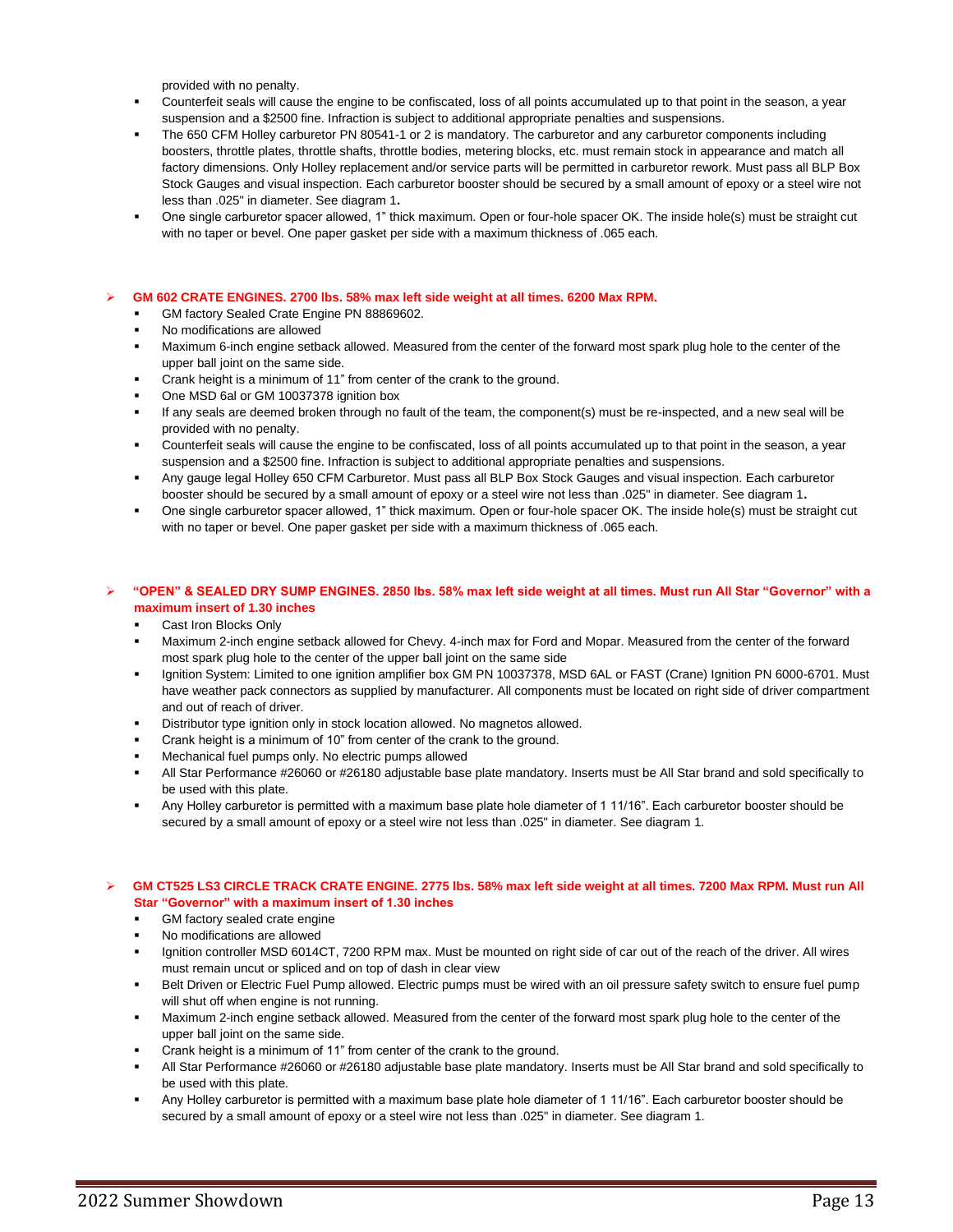### ➢ **FORD M-6007-D347SR 2725 lbs MEP 425LM . 58% max left side weight at all times. 6400 Max RPM**

- Factory sealed M-6007-D347SR is the only approved configuration. M-6007-D347SR7 is not approved for competition.
- 1.5 Rockers
- No modifications allowed.
- Crank height is a minimum of 11" from center of the crank to the ground.
- Ignition System: Limited to one ignition amplifier box GM PN 10037378, MSD 6AL or FAST (Crane) Ignition PN 6000-6701. Must have weather pack connectors as supplied by manufacturer. All components must be located on right side of driver compartment and out of reach of driver.
- No carburetor spacer allowed.
- The 650 CFM Holley carburetor PN 80541-1 or 2 is mandatory. The carburetor and any carburetor components including boosters, throttle plates, throttle shafts, throttle bodies, metering blocks, etc. must remain stock in appearance and match all factory dimensions. Only Holley replacement and/or service parts will be permitted in carburetor rework. Must pass all BLP Box Stock Gauges and visual inspection. Each carburetor booster should be secured by a small amount of epoxy or a steel wire not less than .025" in diameter. See diagram 1.
- Counterfeit seals will cause the engine to be confiscated, loss of all points accumulated up to that point in the season, a year suspension and a \$2500 fine. Infraction is subject to additional appropriate penalties and suspensions.
- ➢ **"Open" Wet Sump 2800 lbs. 58% max left side weight at all times. 7200 Max RPM. Must run All Star "Governor" with a maximum insert of 1.30 inches**
	- Cast Iron Blocks Only
	- Maximum 2-inch engine setback allowed for Chevy. 4-inch max for Ford and Mopar. Measured from the center of the forward most spark plug hole to the center of the upper ball joint on the same side
	- Ignition System: Limited to one ignition amplifier box GM PN 10037378, MSD 6AL or FAST (Crane) Ignition PN 6000-6701. Must have weather pack connectors as supplied by manufacturer. All components must be located on right side of driver compartment and out of reach of driver.
	- Distributor type ignition only in stock location allowed. No magnetos allowed.
	- Crank height is a minimum of 11" from center of the crank to the ground.
	- Mechanical fuel pumps only. No electric pumps allowed
	- All Star Performance #26060 or #26180 adjustable base plate mandatory. Inserts must be All Star brand and sold specifically to be used with this plate.
	- Any Holley carburetor is permitted with a maximum base plate hole diameter of 1 11/16". Each carburetor booster should be secured by a small amount of epoxy or a steel wire not less than .025" in diameter. See diagram 1.

#### ❖ **DRIVETRAIN**

- ➢ Transmissions are subject to approval. A minimum two forward gears and one reverse required. Quick change and automatic transmissions are not permitted.
- ➢ Minimum 5½" clutch diameter. Multiple disc clutches allowed. Only magnetic steel discs and pressure plates are allowed. Clutch cover and housing may be aluminum or steel.
- ➢ Drive lines must be steel or aluminum only. No carbon fiber. Must be painted white or silver. 2½" Min. dia.
- No traction control devices of any kind will be permitted, electronic or otherwise. Use of traction control will be cause for immediate disqualification, fine and suspension.

### ❖ **REAR END**

- ➢ Ford 9" floater or quick-change rear end required. Steel or aluminum axle tubes are allowed.
- ➢ Axles must be steel.

### ❖ **SUSPENSION, WHEELBASE & BRAKES**

- $\triangleright$  All coil springs must be heavy duty steel, must be 2 $\frac{1}{2}$ " minimum OD for coil over cars and 5" minimum OD for big spring cars. Coil over front, big spring rear OK.
- ➢ Steel spindles or approved Coleman spindles only.
- ➢ Independent rear suspension is not allowed.
- ➢ One-piece trailing arms only. No spring loaded or dampened trailing arms. Truck arms OK.
- Multiple 3<sup>rd</sup> links allowed. Torque absorber OK, no shocks.
- Rear sway bars are not allowed.
- ➢ Brakes must be solid mount, in good working order on all four corners. No floating calipers.
- ➢ No shock, spring or suspension adjusting devices are allowed in driver's compartment.
- ➢ Wheelbase minimum is 101"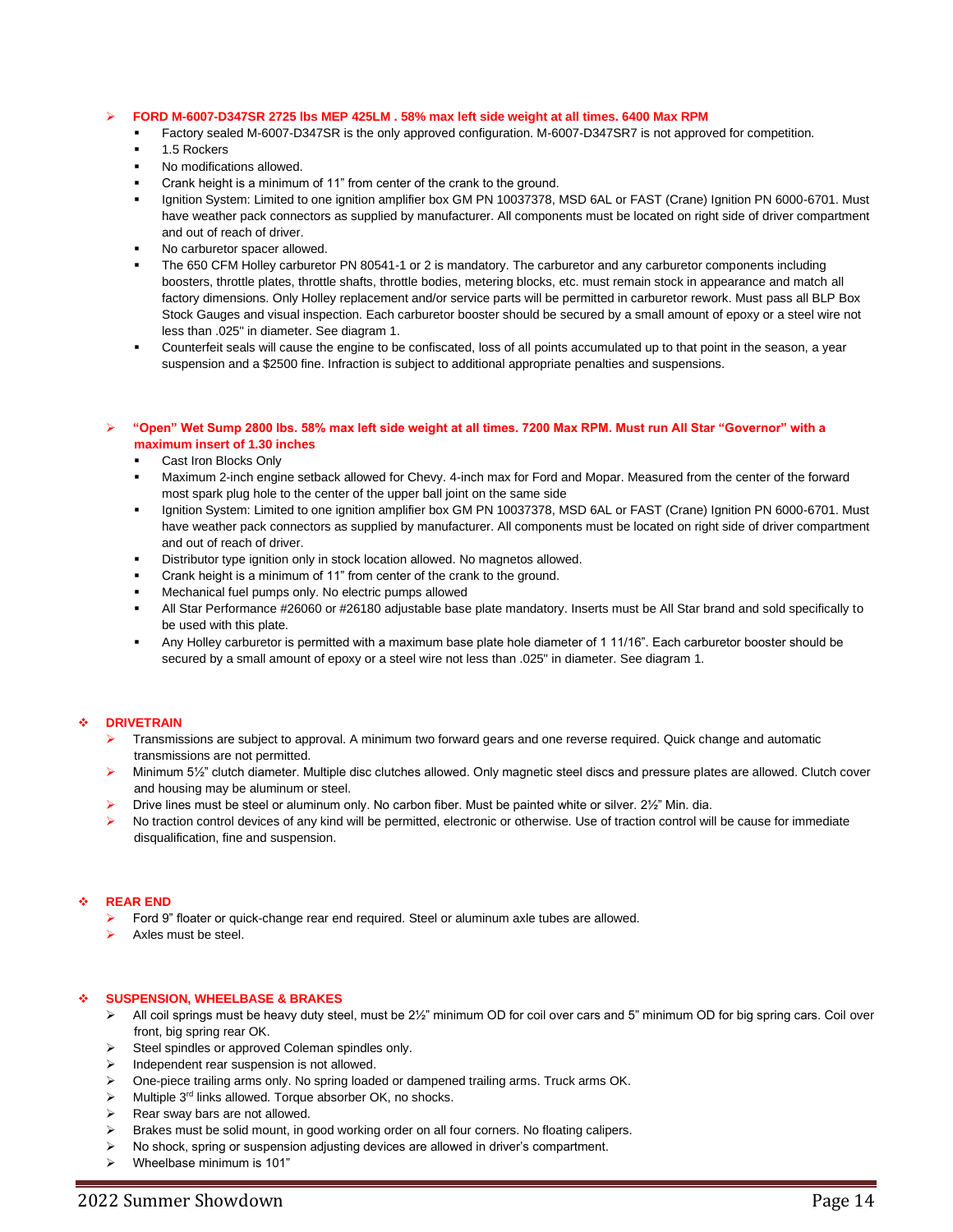- ➢ Any standard shock allowed. No electronic shock components allowed. One shock per wheel.
- ➢ No data logging equipment at any time on race day.

## ❖ **TREAD WIDTH**

- ➢ Fabricated front end 67" maximum (zero tolerance) measured at spindle height.
- Stock Stub 69" maximum.

### ❖ **FRAME**

- Professionally built full steel roll cage required with 1¾" .090 tubing minimum around driver. All contact areas in driver compartment must be covered with high density padding. 16 steel gauge welded between door bars or a minimum of 16-gauge plate 40" in length and 17" high welded between the door bars and the driver's door. Any frame showing poor workmanship will not be allowed to compete.
- ➢ Added weight must be securely mounted, painted white and marked with car number.
	- Solid block only, no pellets or liquid.
	- Weight shifting devices are not allowed.
	- Lead Only. No tungsten or any other materials.
	- Penalty of \$10.00 PER LB will be assessed for weight lost on the racing surface.
- ➢ Radiator must be in stock location.
	- NO ETHYLENE-GLYCOL ALLOWED. Water only, Water Wetter type additive is permitted.

## ❖ **FUEL & FUEL CELLS**

- ➢ Gasoline only. The gasoline must not be blended with Alcohols, ethers, or other oxygenates. It cannot be blended with aniline or derivatives, nitro compounds or nitrogen containing compounds. The only exception is a standard fuel containing up to 10% Alcohol for emission requirements and must be declared before testing. E85 fuel prohibited. Any fuel found not to be within specifications will be subject to disqualification.
- ➢ Commercially manufactured fuel cell with rubberized fabric bladder is mandatory.
	- 22-gallon max.
	- A fuel cell protector bar and minimum 22-gauge steel containers are required.
	- Minimum 8" fuel cell ground clearance.
	- 14-gauge reinforcement plates in front and behind the fuel cell recommended.
- ➢ All cars must have an OBERG Vacuum Style (preferred) or self-actuating ball valve type fuel shut off placed at the point the fuel exits the cell. This is to stop the flow of fuel to a damaged line or pump.

### **EXHAUST**

- ➢ Strictly enforced 90 DB maximum at 75 feet.
	- **Muffler is mandatory**
	- We highly recommend no door outlet exhaust. Under car exhaust outlet is recommended.
	- Cars not in compliance will not be allowed to practice or compete.

#### ❖

### ❖ **WHEELS & TIRES**

- ➢ 8" or 10" steel racing wheels only.
- ➢ Only approved tires are permitted.
	- Approved tires are Hoosier 8.0-15/970 purchased from Evergreen Speedway.
	- At no time are softener, additives, chemicals, enhancers or strengtheners to be applied to any tire.

## ❖

## ❖ **RADIOS**

- ➢ Radio communication between driver and spotter is required any time the car is on the racing surface.
- ➢ During main events, a spotter with driver communication is required in the specified spotter section. Spotters must check in with the spotter's official. If a driver does not have a spotter in the specified spotter's area, the car will not be allowed to compete.
- Spotters are required to scan the tower during all competitive events at Evergreen Speedway.
- ➢ Channel posted at tech trailer, subject to change. Check with Tech Director.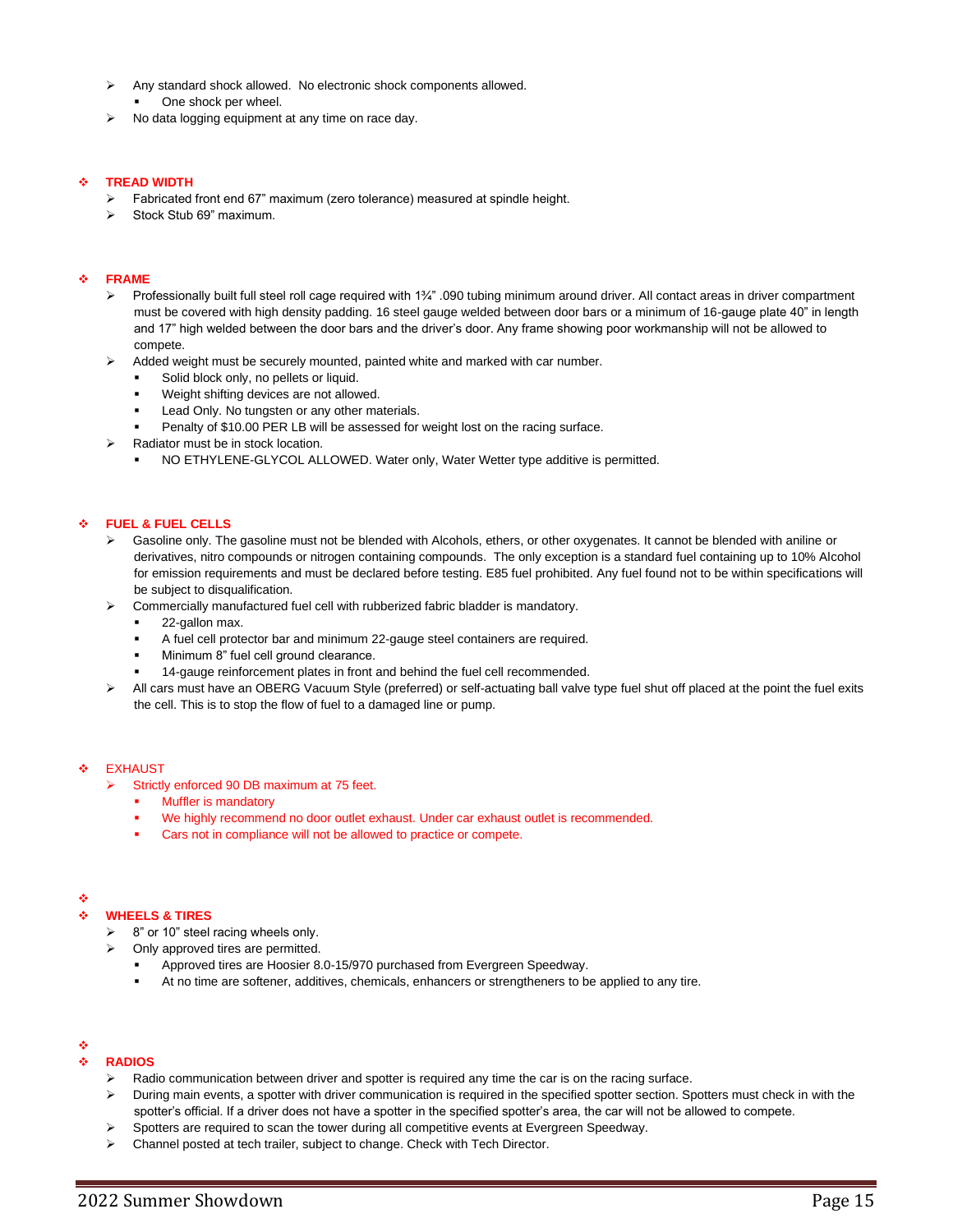## ❖ **TRANSPONDERS**

- ➢ Transponders are required. Must be mounted 15" behind the rear axle on the right frame rail.
- > Transponder must be run at all times, including ALL PRACTICE SESSIONS to insure proper operation with scoring.

### **DIAGRAM 1**

Each carburetor booster must be secured by a small amount of epoxy or a steel wire not less than .025" in diameter. Epoxy must not extend beyond the lower radius of the mounting stem (see diagram 1 below). The wire must be installed in such a manner that in case of a carburetor booster failure, the carburetor booster should remain suspended in the carburetor without any interference to the operation of the throttle shaft and throttle plates (butterflies). A minimum size hole, acceptable to track officials may be drilled through the top of the booster barrel inboard of the booster attaching stem and in the top of the choke horn on each side of the vent tube for the wire to pass through and secure each booster. Alternatively, wire can pass through the booster barrel top to bottom and attach to the holes in the choke horn or the wire can be tied securely around the mounting stems and snugly to the vent tube (see diagram 2 below). Subject to approval of tech.





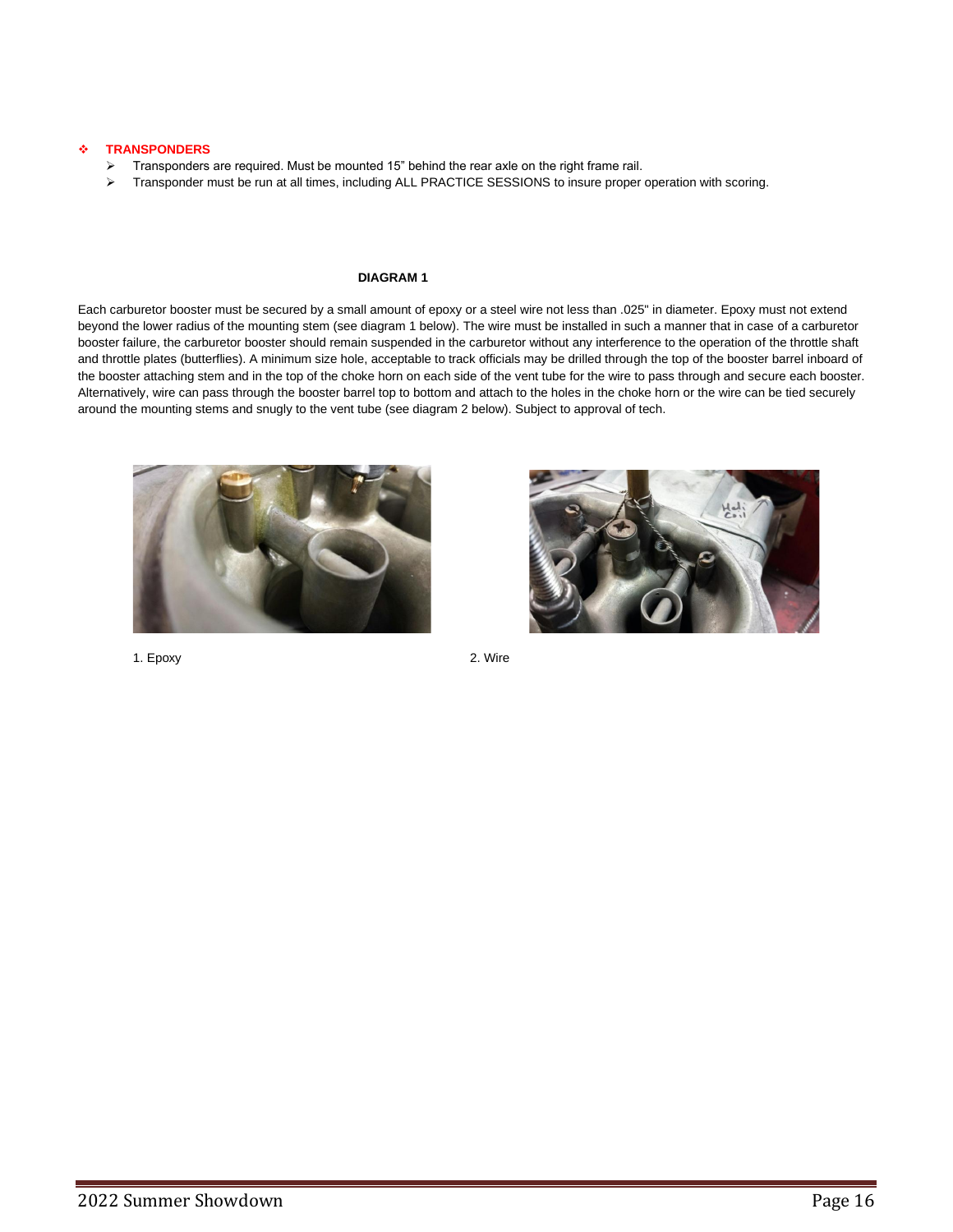## **PERSONAL SAFETY EQUIPMENT**

## **A. GENERAL**

- 5. Evergreen Speedway is not responsible for the effectiveness of any personal safety equipment.
- 6. Each competitor is solely responsible for the effectiveness of personal safety equipment used during an event.
- 7. Each competitor is expected to investigate and educate him or herself fully in respect to the availability and effectiveness of personal safety equipment.
- 8. It is strongly recommended that during race conditions, any crew member that steps into the car servicing area have all parts of the body protected by fire resistant clothing and/or equipment, including helmet.

## **B. PROTECTIVE CLOTHING**

- 4. Fire resistant clothing and equipment must protect all parts of a driver.
- 5. Evergreen Speedway requires that all drivers and wear a minimum two-layer fire suit, gloves, and shoes in good condition. It is recommended that all drivers wear a minimum of a four-layer fire suit, along with fire resistant underwear, balaclava, socks gloves and shoes in good condition.
- 6. IT IS THE RESPONSIBILITY OF THE DRIVER, NOT EVERGREEN SPEEDWAY, TO ENSURE THAT HE/SHE MAINTAINS, WEARS AND PROPERLY USES PROTECTIVE CLOTHING.

## **C. HELMETS**

- 4. Drivers must wear a helmet meeting the specifications set forth in The Federal Regulations, Federal Safety Standard, or meet the specifications set forth by the American National Standards Institute Inc. at all times on the racetrack.
- 5. Snell SA2010 or newer only. Full face helmets required. NO EXCEPTIONS.
- 6. The driver must wear the helmet in accordance with the directions provided by the helmet manufacturer. Any modifications to the helmet for any purpose should not detract from its effectiveness.

## **D. HEAD AND NECK RESTRAINT DEVICES**

- 3. At all times during any event (practice, qualifying and competition) drivers must connect their helmet to a NASCAR and SFI approved head and neck restraint device system. The head and neck restraint device must be connected as per the manufacturer's instructions and it must be configured, maintained and used in accordance with the manufacturer's instructions.
- 4. IT IS THE RESPONSIBILITY OF THE DRIVER, NOT EVERGREEN SPEEDWAY, TO ENSURE THAT HIS/HER DEVICE/SYSTEM IS NASCAR APPROVED AND CORRECTLY INSTALLED, MAINTAINED AND PROPERLY USED.

## **E. SEATS**

- 4. Only custom manufactured aluminum seats approved by NASCAR are permitted.
- 5. All seats should have padded rib protectors and seat leg extensions on the left and right side. Full containment seats are recommended
- 6. A padded headrest approved by NASCAR is mandatory.

## **F. SEAT BELTS AND SHOULDER HARNESS**

- 8. A quick release lap belt of no less than 3" wide is required. Both ends of the lap belt and both ends of the shoulder harness must be fastened to the roll bar with Grade 8 bolts not less than ½" in diameter.
- 9. The shoulder harness and lap belts must be bolted so that the ends of the belts move freely. Shoulder harness must be no less than 3" wide and must come from behind driver's seat max 3" below the driver's shoulders or less than 10 degrees. Where the harness crosses the roll cage, it must pass through a steel guide welded to the cage that will prevent the harness from sliding side to side. Shoulder harness inertia reels cannot be used.
- 10. A center or submarine belt must be mounted to the lower seat frame at the bottom.
- 11. Where the belt passes through the seat edges, it must have a grommet installed, be rolled and/or padded to prevent cutting.
- 12. All seat belts and shoulder harnesses must connect at the lap belt with an approved quick release buckle.
- 13. Seat belts must be dated by the manufacturer and must not be used beyond five years after the manufacture date. Recommend replacement after two years.
- 14. It is recommended that HANS specific seat belts be used with HANS device.

## **G. WINDOW NET**

- 4. A nylon window screen is mandatory.
- 5. The window screen must be 22" wide and 16" high. It must release from top with seat belt type latches, and it must be fastened to the roll cage top bar and highest driver's door bar on the cage. Window net must be rib type made from 1" wide nylon material with a maximum of 1 <sup>3</sup>/<sub>4</sub>" square between the ribs.
- 6. All window net mounts must be welded to the roll cage.

## **H. FIRE EXTINGUISHER**

2. It is mandatory that each car have a fire extinguisher within the driver's reach. It is strongly recommended you have a built in, fully charged Halon 1211 or equivalent fire extinguisher equipment with visible, operating pressure gauge, but it must not be dry powder or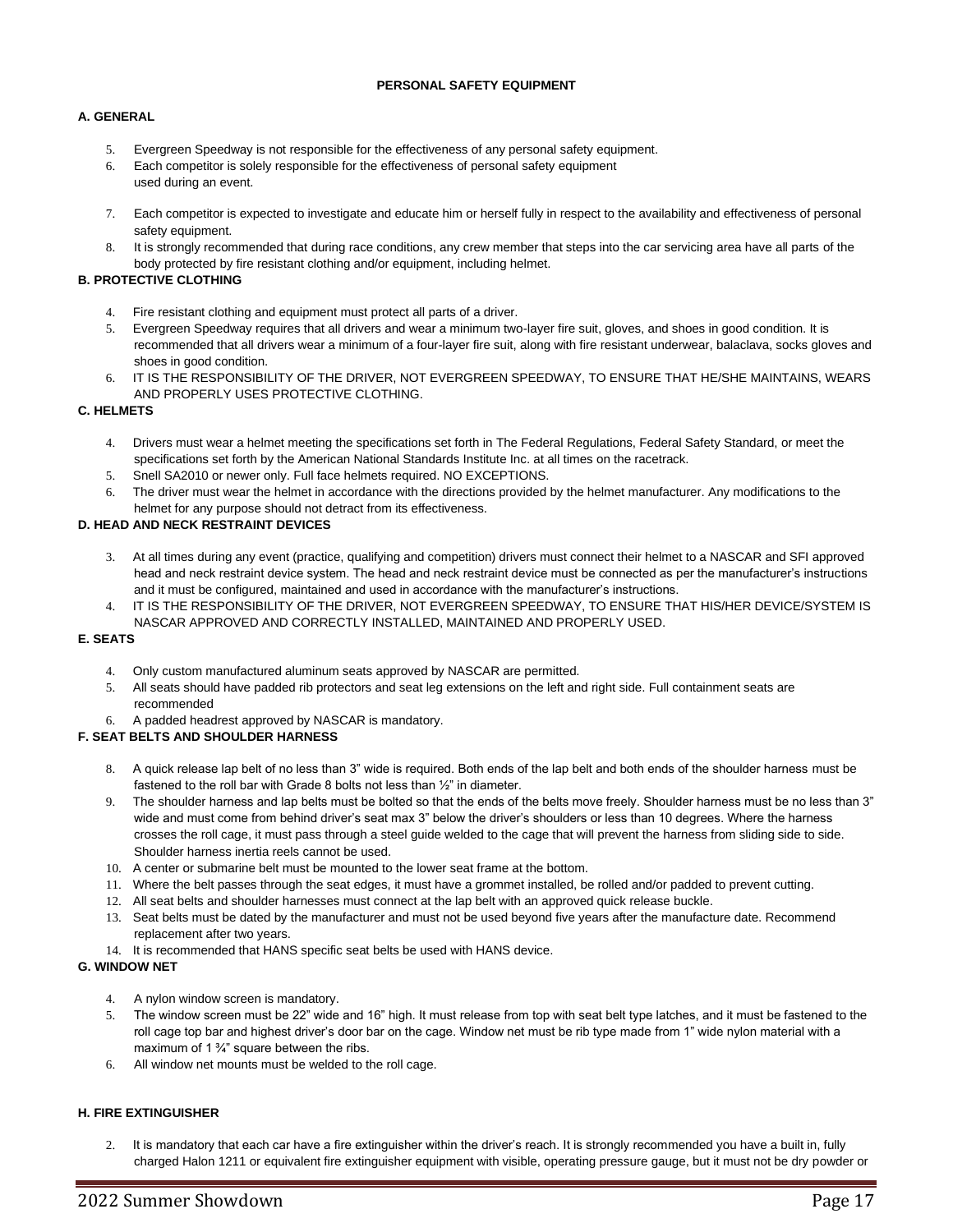liquid type. The fire extinguisher must be securely and professionally mounted. It is recommended that the restraining pin should be removed while on the racing surface.

3. All entrants must have in their pit area as part of their equipment at all times a fully charged minimum 10-pound capacity dry chemical Halon or its equivalent with a visible operating gauge and current inspection certificate.

## *Race Procedures*

- 1. All driver's meetings are mandatory. Driver and spotter must attend. Failure to attend will result in penalty. Spotters are required and must check in. If your spotter does not check in with the official before any race, start at the back. **You must scan Race Control @ 452.1500** Guaranteed car numbers and pit stalls will be determined by order of paid entries received. Duplicate car numbers must have a letter. Three-digit numbers allowed.
- 2. Time Trials
	- a. Qualifying order determined by pill draw at the Thursday evening kick off party/BBQ
	- b. Two consecutive timed laps
	- c. Once you have taken the white flag, you have an official time. No re-qualifying
- 3. Heat Races and Line Up Procedure
	- a. Top finishers from each heat qualify for the top 32 spots in Showdown
	- c. 33-36 will be top 4 from Last Chance Qualifier.
	- d. 37 & 38 Top 2 LCQ non-transfer cars in the 2020 Evergreen NWAAS season points standings
	- e. Heat races will be straight up by qualifying time
	- f. LCQ Race will line up by heat race finish
	- g. Main Event will be straight up by heat race finishes, LCQ transfer cars, then 37 & 38 Provisionals.

4. **START**: All starts & Restarts will take place at the designated spot. Leader is to accelerate at a steady pace until at race speed and bring the field with them. This will be explained at the Driver's meeting

5. On the original start drivers may not pass until they cross the start/finish line. Stay in line. Attempting a pass before the start finish line may result in a stop and go penalty. An attempt will be when the front bumper cover of the rear car aligns inside the rear bumper cover of the car in front.

6. If the Yellow or Red is displayed before the leader has completed one lap, there will be a complete restart. All cars retain their position unless they require assistance or go to the pit. As soon as the leader completes one lap, there will not be a complete restart.

7. **YELLOW FLAG**: Do not race to the Yellow. Hold your position. Yellows do not count. (Subject to change at the Race Directors discretion) **Remain single file until directed by the officials**

8. If you stop on or near the racing surface to deliberately draw a yellow, two lap stop and go penalty.

9. **RESTARTS:** At about 2 to go, lapped cars will move to the rear of the lead lap cars.

- a. The first car lap or laps down when the caution fell will get a 'free pass'.
- b. A full green flag lap must be completed for a Free Pass
- c. No free pass in the last 10 laps of the race or if the designated car is involved in the caution
- d. First place can go to the inside or outside. Grid up behind.

10. **RED FLAG**: Stop as quickly and safely as possible. Pits are closed. Cars already in the pits may continue working on car. Pits will open when the track goes yellow again. Yellow flag laps after a red do not count. A push start when the track returns to yellow after a red flag for a car not involved in the cause of the yellow does not count as assistance. Any car joining the field after the one to go signal has been given must restart at the rear. No Crew members allowed on the track. No working on the car on the track. Driver must stay in the car.

11. **BLACK FLAG:** Come to the pits to consult with the Pit Steward. Failure to pull off the racing surface after being shown a black flag may result in disqualification and loss of purse money.

12. If you cause three unassisted yellow flags or are too far off the pace in the opinion of the officials, you will be black flagged and removed from the race.

13. We will take a break at lap 100. If the track is yellow after lap 95, we will bring you in as soon as the field is organized and under control. You'll have 7 minutes once the last car has made it into the pit. The pace car will be parked in turn 1. After 7 minutes the pace car will pull out for 4 pace laps. After two to go has been given, you'll have to line up at the back.

14. After lap 195, we must have 5 green flag laps. They do not have to be consecutive. Once the white flag has been displayed to the leader, the next flag will be the checkered. If there is a problem, the yellow will come out with the green and it's race to the finish. If the track is blocked after the leader has taken the white flag, the red will come out. There will be one attempt at a Green/White/Checkered. Any subsequent restarts will be with a green and white together then the checkered. All additional laps will be counted and scored.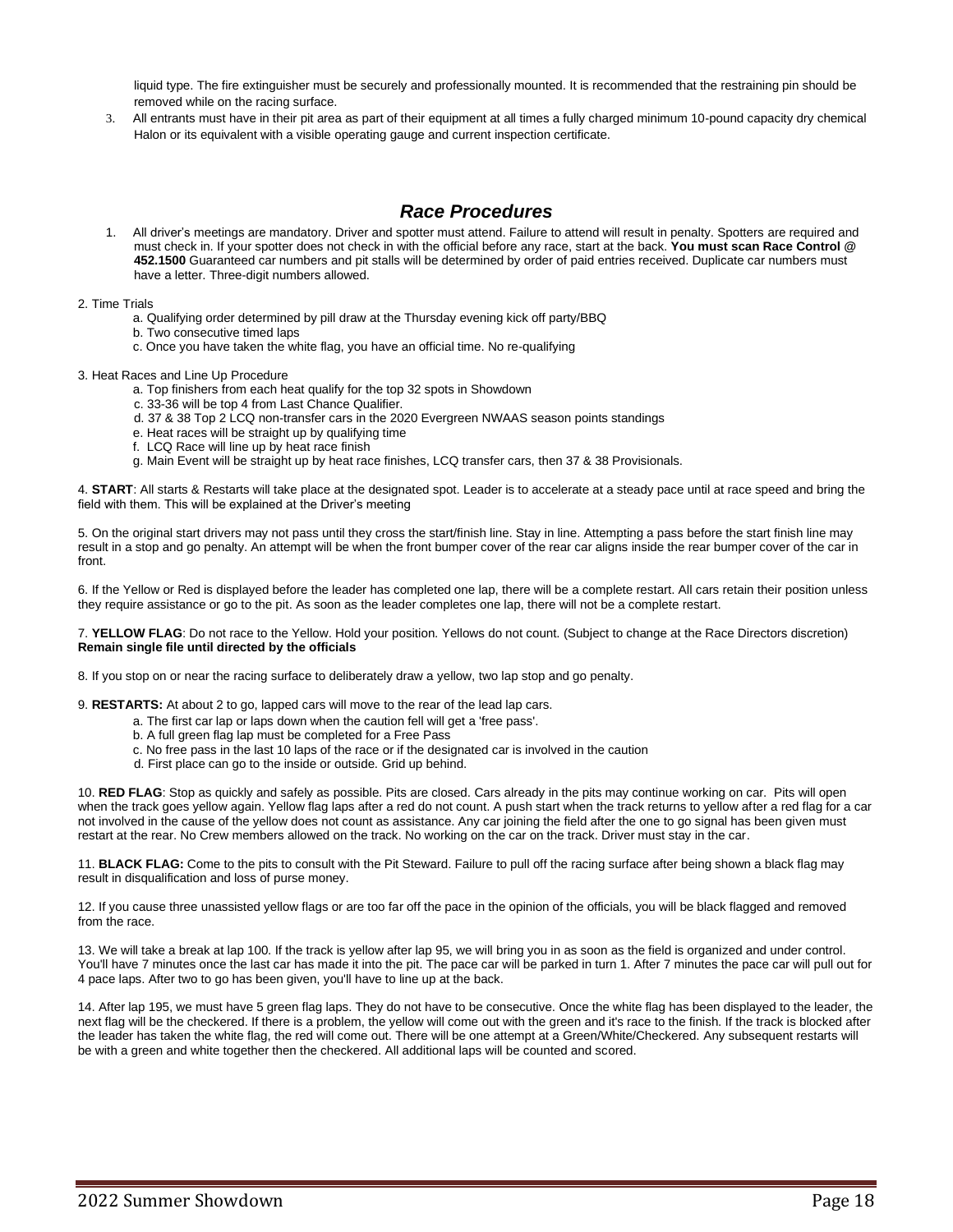

| <b>Announcer Card</b>                                                                                                                                                                                                               |                                        |
|-------------------------------------------------------------------------------------------------------------------------------------------------------------------------------------------------------------------------------------|----------------------------------------|
| Driver <u>:</u> Private and Private and Private and Private and Private and Private and Private and Private and Private and Private and Private and Private and Private and Private and Private and Private and Private and Private | _Hometown:_________________________    |
|                                                                                                                                                                                                                                     | _Chassis:_____________________________ |
|                                                                                                                                                                                                                                     | Profession: Crew Chief: Crew Chief:    |
| <b>Title Sponsors:</b>                                                                                                                                                                                                              |                                        |
|                                                                                                                                                                                                                                     |                                        |
| 2.                                                                                                                                                                                                                                  |                                        |
| <b>Associate Sponsors:</b>                                                                                                                                                                                                          |                                        |
|                                                                                                                                                                                                                                     |                                        |
| 2.                                                                                                                                                                                                                                  |                                        |
|                                                                                                                                                                                                                                     |                                        |
|                                                                                                                                                                                                                                     |                                        |
| <b>Racing Accomplishments:</b>                                                                                                                                                                                                      |                                        |
|                                                                                                                                                                                                                                     |                                        |
| 2.                                                                                                                                                                                                                                  |                                        |
|                                                                                                                                                                                                                                     |                                        |
|                                                                                                                                                                                                                                     |                                        |